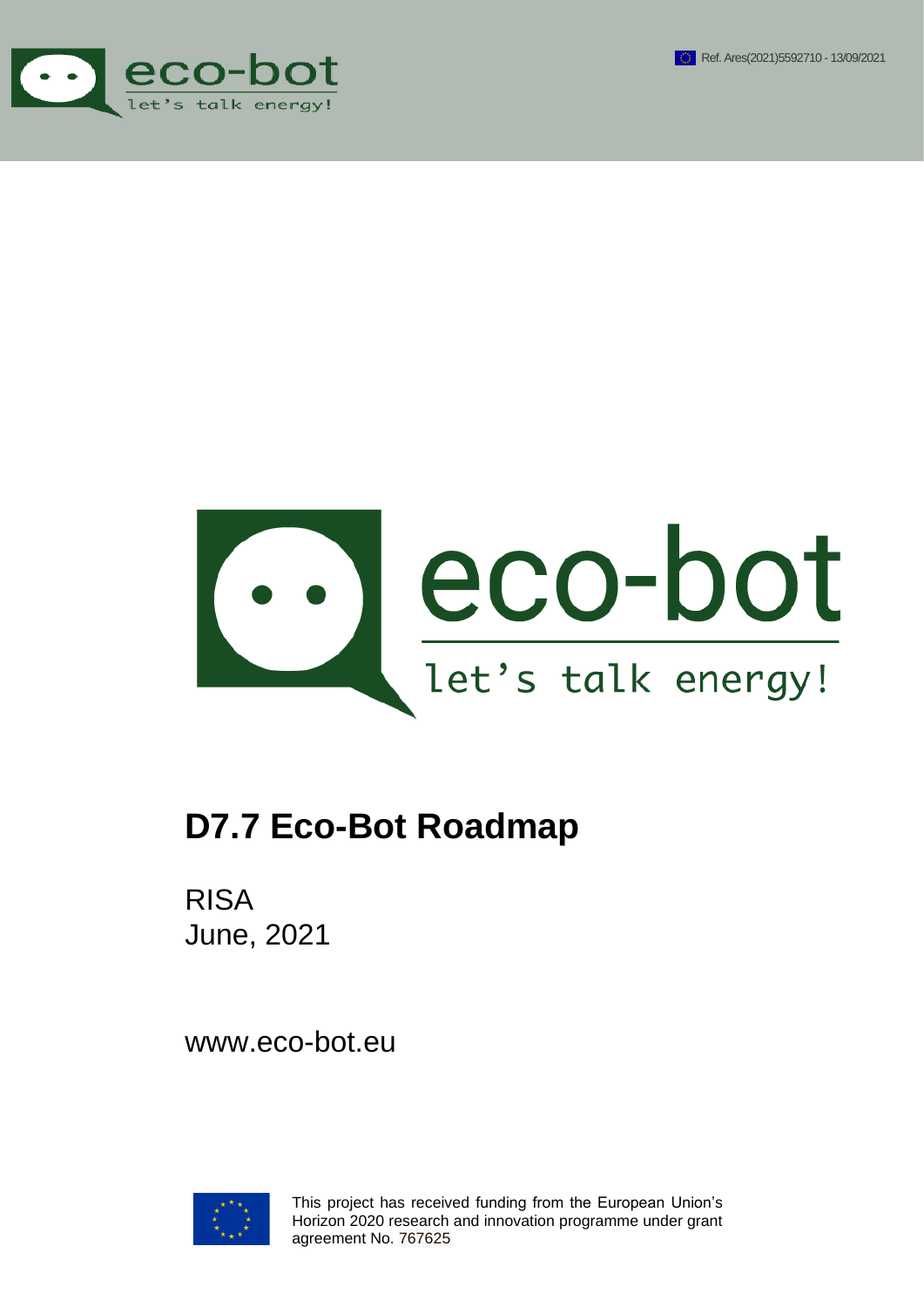

## <span id="page-1-0"></span>**D7.7: Eco-Bot Roadmap**

### <span id="page-1-1"></span>**Summary**

The current document is the output of the final WP of the project "Eco-Bot" and presents a strategic long-term plan for future development and commercialization of the "Eco-Bot" tool for a 5-yr period after the end of the project. The analysis and identification of exploitable outcomes was executed gradually through workshops, online meetings and focus group discussions. With regards to the joint exploitation, at the end of the project life, the project's consortium will be dissolved and most of its partners will form a new joint-venture in order to implement a number of scheduled activities for the future of the product and especially its introduction to market. The activities can be distinguished into three groups: technical, marketing and operational, and are assigned to each partner by field of expertise. Herein, a brief description of all activities is presented along with their timely allocation and the corresponding milestones to be achieved. All the above are also depicted on a visual roadmap. Finally, the document discusses the replicability of pilot applications and ends with some thoughts for better consumers' engagement.

| <b>DELIVERABLE NUMBER</b>                            | <b>WORK PACKAGE (WP)</b>                                                                                                              |
|------------------------------------------------------|---------------------------------------------------------------------------------------------------------------------------------------|
| D7.7                                                 | WP7                                                                                                                                   |
| <b>LEAD BENEFICIARY</b>                              | <b>DELIVERABLE AUTHOR(S)</b>                                                                                                          |
| <b>RISA</b>                                          | <b>Ulrich Hussels</b><br>Stephanos Camarinopoulos                                                                                     |
| <b>QUALITY ASSURANCE</b>                             |                                                                                                                                       |
| Reviewer 1: Dora Karali<br>Reviewer 2: Nikos Ipiotis | <b>ERRA</b><br><b>PLEGMA</b>                                                                                                          |
| <b>PLANNED DELIVERY DATE</b>                         | <b>ACTUAL DELIVERY DATE</b>                                                                                                           |
| 30/06/2021                                           | 09.01.2021                                                                                                                            |
| <b>DISSEMINATION LEVEL</b>                           | $x$ PU = Public<br>PP = Restricted to other programme participants<br>$\Box$<br>CO = Confidential, only for members of the consortium |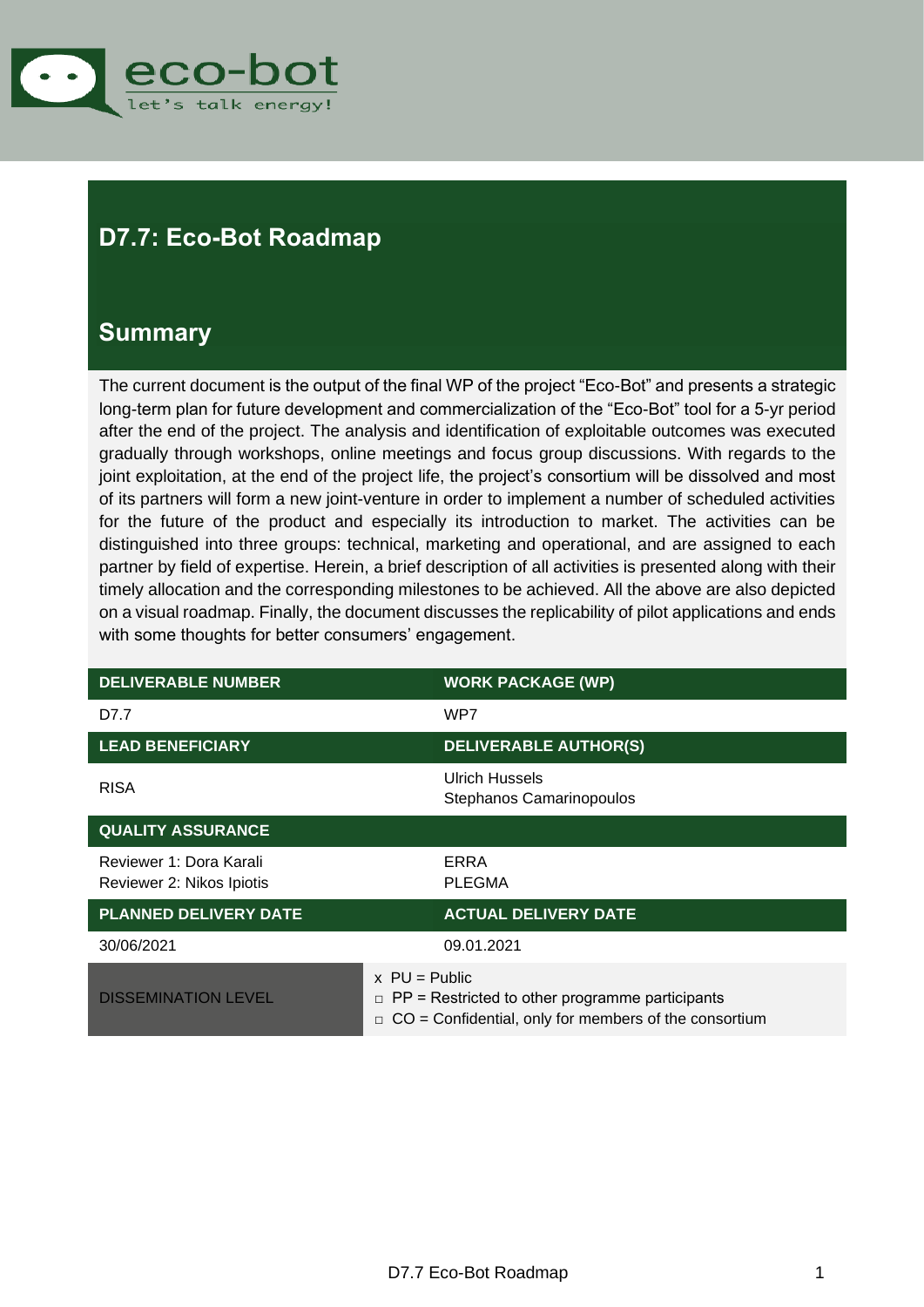

## <span id="page-2-0"></span>Table of contents

| 1.   |        |  |  |  |  |  |  |
|------|--------|--|--|--|--|--|--|
| 1.1. |        |  |  |  |  |  |  |
| 1.2. |        |  |  |  |  |  |  |
| 1.3. |        |  |  |  |  |  |  |
| 2.   |        |  |  |  |  |  |  |
| 2.1. |        |  |  |  |  |  |  |
| 3.   |        |  |  |  |  |  |  |
| 3.1. |        |  |  |  |  |  |  |
| 3.2. |        |  |  |  |  |  |  |
|      | 3.2.1. |  |  |  |  |  |  |
|      | 3.2.2. |  |  |  |  |  |  |
|      | 3.2.3. |  |  |  |  |  |  |
|      | 3.2.4. |  |  |  |  |  |  |
| 4.   |        |  |  |  |  |  |  |
| 5.   |        |  |  |  |  |  |  |
| 6.   |        |  |  |  |  |  |  |
|      |        |  |  |  |  |  |  |
|      |        |  |  |  |  |  |  |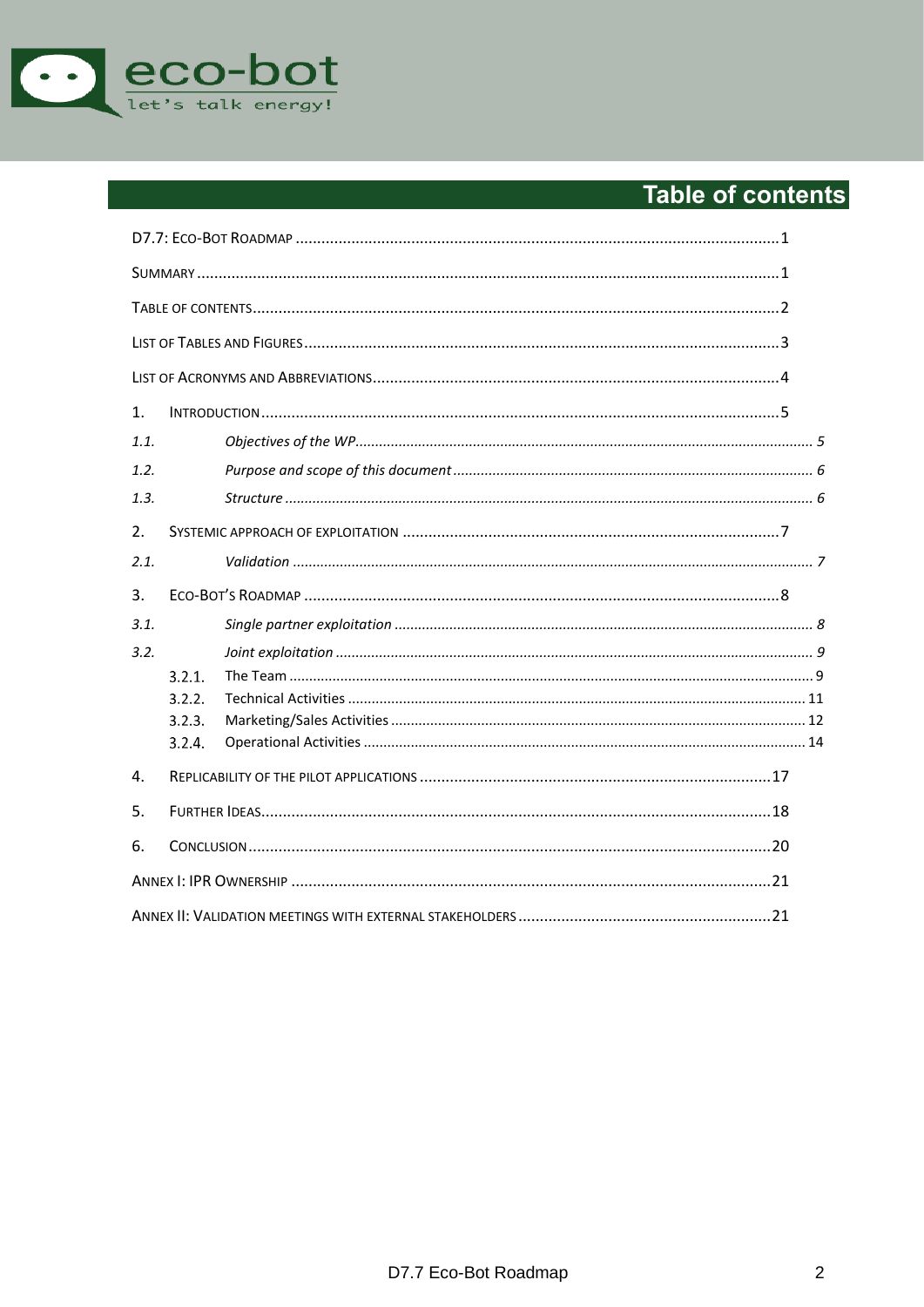

## **List of Tables and Figures**

<span id="page-3-0"></span>

|--|

|--|--|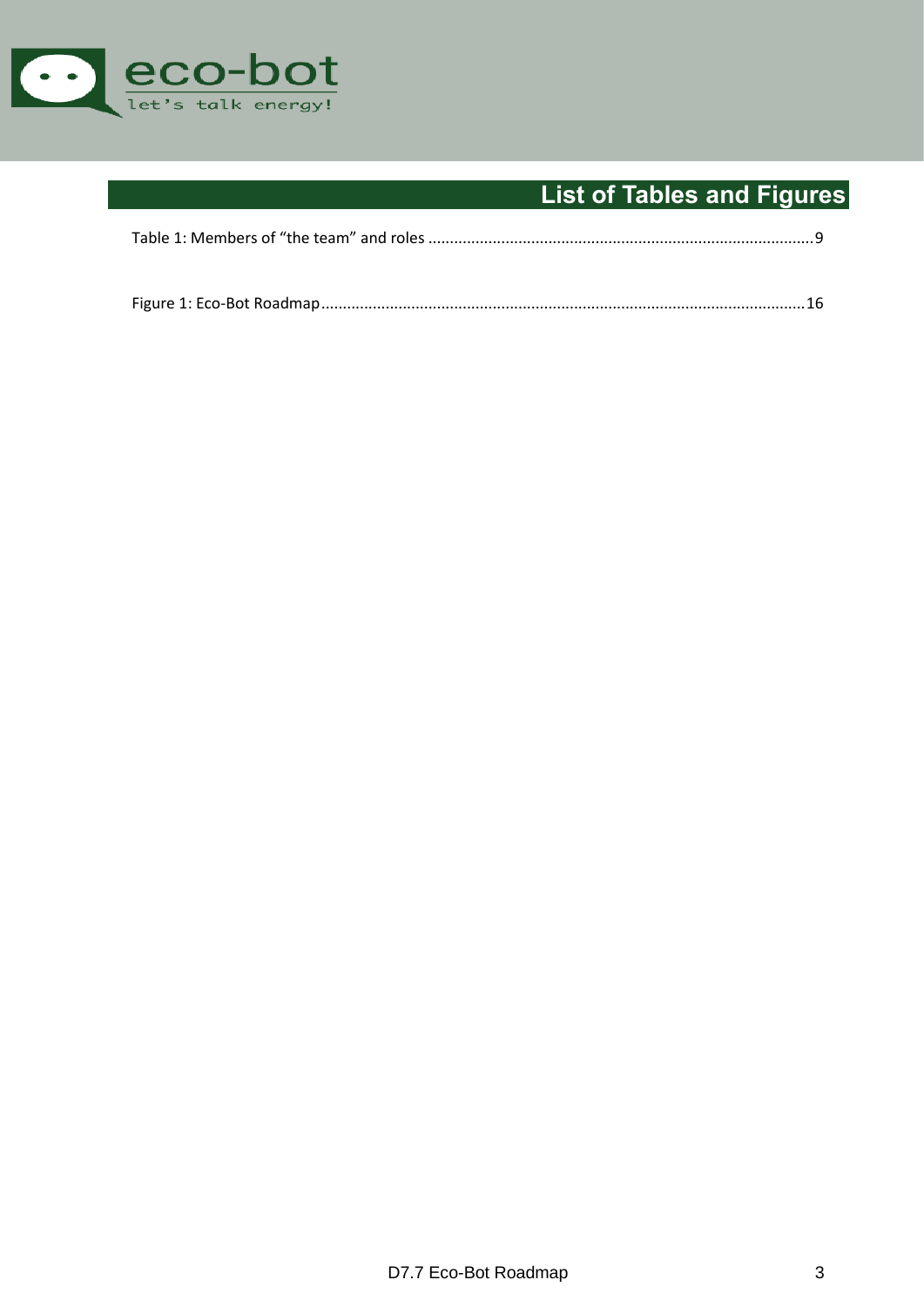

## **List of Acronyms and Abbreviations**

- <span id="page-4-0"></span>B2B: Business-to-Business
- B2B2C: Business-to-Business-to-Consumer
- NILM: Non-Intrusive Load Monitoring
- WP: Work Package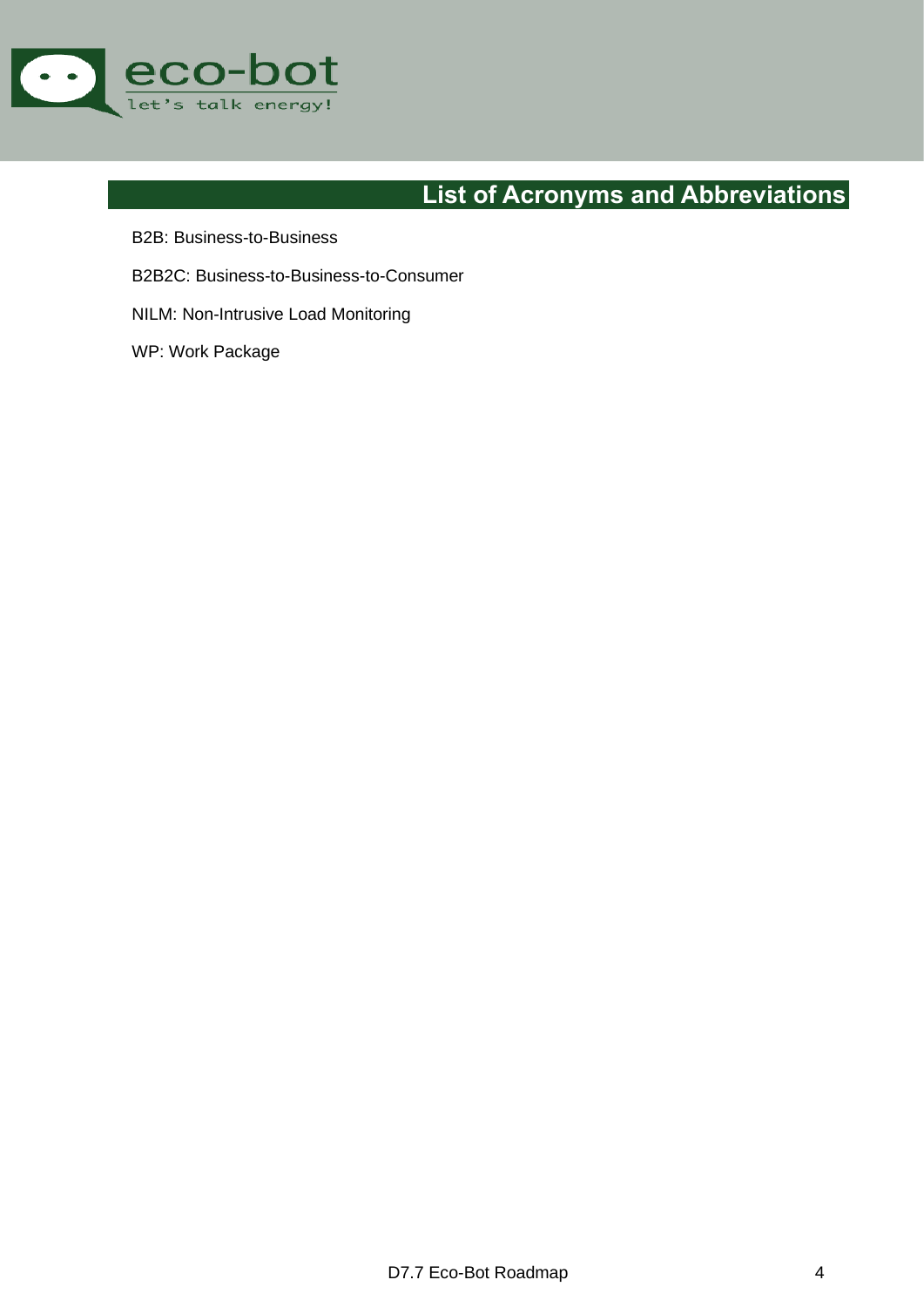

### **1. Introduction**

<span id="page-5-0"></span>Eco-Bot constitutes a personalized energy saving assistant (tool) for both residential and professional application (e.g., facility managers) providing real-time information and communication regarding energy-related issues via a practical chat interface. The tool was developed under the project "Eco-Bot" funded by EU under Horizon 2020. For the development of the tool, recent advances in chat-bot technology were combined with nonintrusive appliance load monitoring techniques (i.e., energy disaggregation algorithms using purely software tools) using low-resolution smart meter-type data. The main objective of the Eco-Bot tool is to engage both residential and commercial energy consumers to better monitor their energy consumption, needs and efficiency, along with increasing their awareness regarding energy saving aspects. Towards those objectives, the tool's interface is characterized by a user-friendly design and tailor-made personal content.

For the exploitation of Eco-Bot, series of exploitation workshops along with desktop research and validation activities were conducted with the participation of relevant stakeholders and (current or potential) users during the implementation of the project. The outputs of the above activities are listed in the final deliverables of the project and can also be utilized in forming a strategic plan for further (and future) advancements of the developed tool after the end of the project and dissolution of the consortium.

#### <span id="page-5-1"></span>**1.1. Objectives of the WP**

The objectives of WP7 are:

- To clearly identify the value proposition of Eco-Bot.
- To understand the markets in which the Eco-Bot tool will be operating, in terms of structure, segmentation, size, trends and competition.
- To define the business models that will be exploited.
- To develop roadmaps for a successful and sustainable commercialisation of Eco-Bot.
- To agree on a plan for sustaining necessary visibility actions for the future of the Eco-Bot community and the platform, and for the leverage of new market opportunities both inside and outside of Europe.

To achieve these objectives the following main tasks were undertaken:

- Market research and analysis,
- Business model analysis,
- Organisation of workshops with key stakeholders,
- Development of an exploitation roadmap.

The outcomes of the market analysis and business models' analysis both form key inputs for the development of the sustainability roadmap. The organisation of multiple workshops with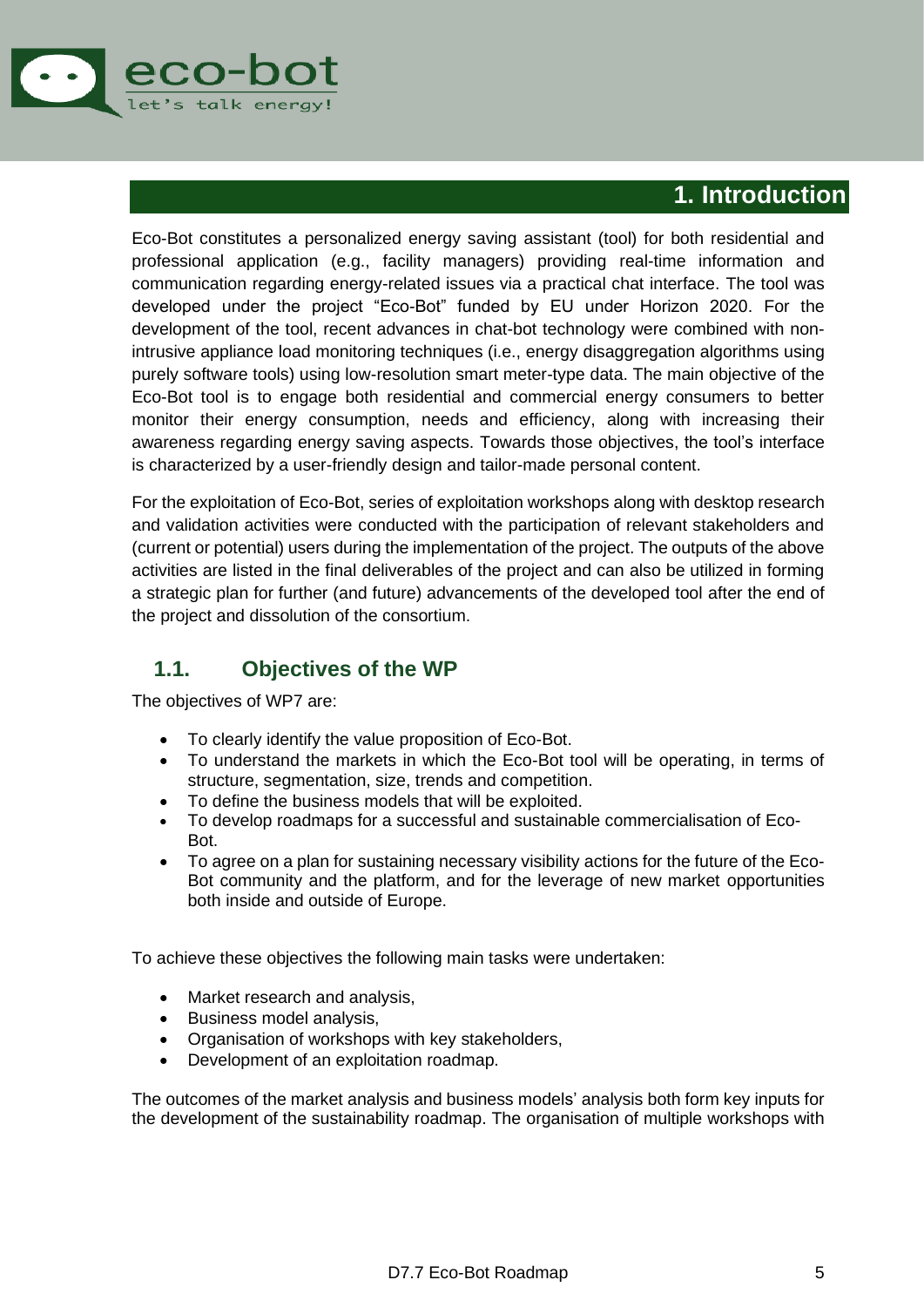

stakeholders in the field apart from the Eco-Bot pilots helped reinforcing this roadmap with valuable input and innovative proposals. The outcomes are reported in a number of previous deliverables, including D 7.3 - Eco-Bot exploitation Strategy Revision 3, D7.4 - Market Analysis and D7.5 Report on Market Environment.

#### <span id="page-6-0"></span>**1.2. Purpose and scope of this document**

The purpose of the current deliverable is to consolidate the outcomes of the work carried out under WP7. All tasks of WP7 contribute to this final analysis which aims to facilitate the business development by outlining a long-term roadmap. By roadmap, we refer to a plan that describes the short, medium and long-term activities that should be undertaken for the exploitation of the pilots and tools developed during the Eco-Bot project. The strategic plan for further advancement and exploitation of the Eco-Bot achievements especially during the first five years after the end date of the project and consortium's dissolution aims to ensure a common approach and to facilitate the market uptake.

#### <span id="page-6-1"></span>**1.3. Structure**

The deliverable is structured as follows:

Chapter [2](#page-7-0) presents the systematic approach followed for the exploitation of the project.

Chapter [3](#page-8-0) presents all the scheduled actions to be undertaken for further development and promotion of the project, especially during the first five years after project's end. A detailed description of all actions will be given along with the responsibilities of the members of the Eco-Bot consortium that will be involved in the long-term exploitation and a graphical representation in a roadmap. This roadmap actually fulfills the project "Eco-Bot" Task's 7.5 objective.

Chapter [3.2.4](#page-14-0) discusses the replicability of the pilot use cases and the exploitation of results in other contexes.

Chapter 5 provides some ideas for further development of the tool, especially under the framework of future research projects.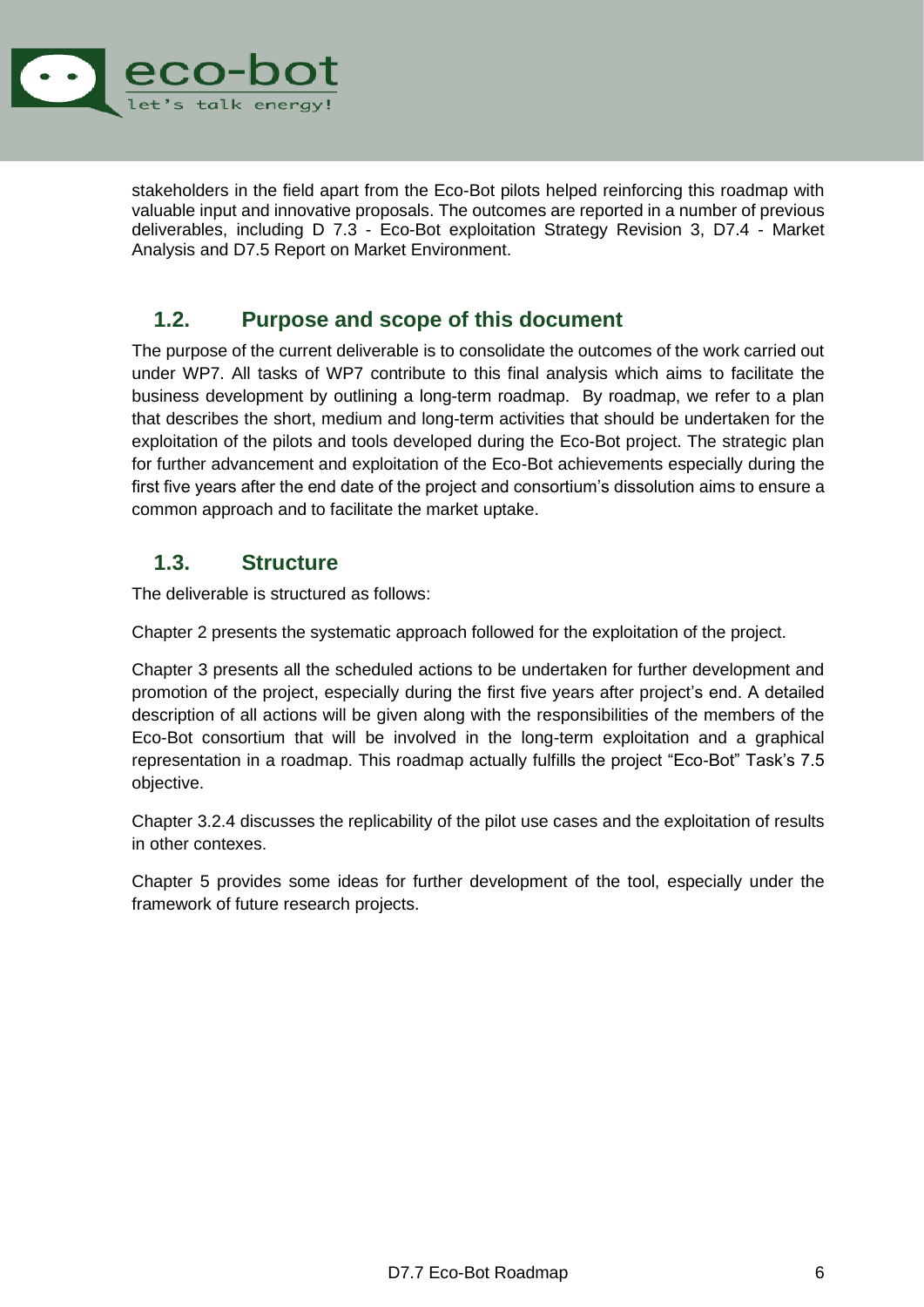

### **2. Systemic approach of exploitation**

<span id="page-7-0"></span>To maximize the impact of the project, we followed since the beginning a systematic approach towards exploitation that includes multiple possibilities and options. Exploitation may refer to a result, a partner or a pilot use case.

The Key Exploitable Results (KERs) can be found in Annex I for completeness. Linked to partners, the results may be exploited individually or in combination after the project's lifetime.

The exploitation plans for individual partners, as presented in Chapter 10 of D7.3, refer to future research and development strategies, help create economic value and ensure the continuity of the project results beyond its completion.

KER1, the "Eco-Bot package" that is the combination of all KERs has already been deployed in the pilot use cases. Those pilot cases demonstrated the solution in multiple markets and needs. The results are the initial proof of the project's value and of the scalability of the solutions beyond the end of the project. The possibility to expand the pilot application or deploy the solution in a similar or different context shows that the value brought by the project can be continued in the future.

#### <span id="page-7-1"></span>**2.1. Validation**

The validation of the KERs as possible tools and methods, new knowledge or the base for new cooperation was done through numerous events that brought together project partners and external stakeholders.

The validation exercises are listed in Annex II and refer to the exchanges that the consortium had with external relevant stakeholders during the last eight months of the project. These interactions provided valuable feedback and insights on how the KERs can be exploited in different contexts and sustained in the long-run and helped refine the detailed roadmap for the "Eco-Bot package" post-Eco-Bot.

The workshops verified the value of the KERs, the business models and the pricing strategy. The following list highlights the most interesting propositions that have been taken into consideration for achieving optimal results.

- Utilities can use Eco-Bot solution to present themselves as a modern and innovative service providers, hence retain their customers. In this context, Estabanell can sustain the use of Eco-bot as a non-paying add-on after the end of the project.
	- o It is important to formulate the UVP in sales pitches correspondingly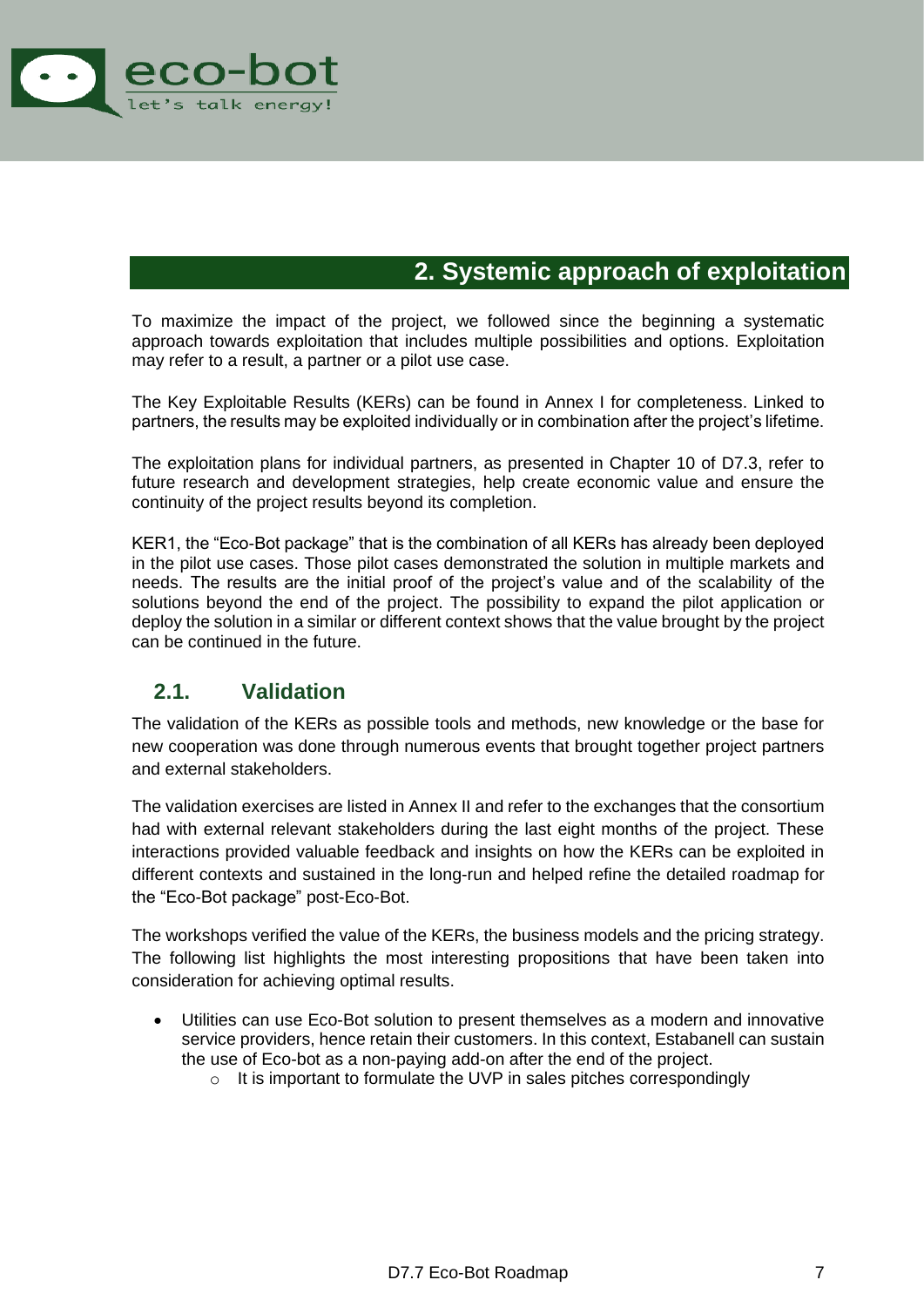

- Utilities can use Eco-Bot solution as a direct channel of communication with end consumers thus increasing customer satisfaction and decreasing work load of customer support staff
- Stay in close contact with DEnBAG to extend cooperation, disseminate knowledge about the Eco-Bot package and win potential clients
- Follow-up with Discovergy, Co2online and Greek utilities after the project ends, as they are interested/potential clients
- Apply the concept for water utilities in the mid-term future

Further engagement with this network of stakeholders, listed also below will be pursued once the project is over to push the commercialization of Eco-bot and create synergies, as described in the roadmap of the next chapter.

| <b>Network of Stakeholders</b>                                                         |
|----------------------------------------------------------------------------------------|
| DEnBAG – a Support Service provider to Energy consultants & companies that want to     |
| introduce energy management systems                                                    |
| Association of German utilities (ASEW)                                                 |
| OEM (Discovergy)                                                                       |
| Energy management software provider (DEXMA)                                            |
| 23 different German utilities e.g. Stadtwerke Scharnbeck, Stadtwerke Rostock etc.      |
| 4 different Greek electricity producer and resellers (Protergia, Elpedison, WATT+VOLT, |
| HERON)                                                                                 |
| 2 International consulting companies (PWS, Deloitte)                                   |
| Co <sub>2</sub> online                                                                 |

### **3. Eco-Bot's Roadmap**

<span id="page-8-0"></span>The objective of the last task of the "Eco-Bot" project was the construction of a roadmap for consumers' engagement post-Eco-Bot. As presented in the next sections, we considered the options of single partner exploitation but also the joint exploitation, for which a detailed action plan has been prepared. The roadmap will present a detailed list of the planned activities, future steps and milestones for a suitable and effective commercialization of Eco-Bot and promotion in the context of European policy with focus on a 5-yr period (commercialization phase) after the end-date of the project.

#### <span id="page-8-1"></span>**3.1. Single partner exploitation**

The exploitation of a result can be assumed by a single partner, especially when he is the owner of the result. It will be the case for most of the project results as it is the most simple. The IPR ownership per partner for each one of the five KERs is confirmed and finalised in D7.3, as are also the individual plans per partner.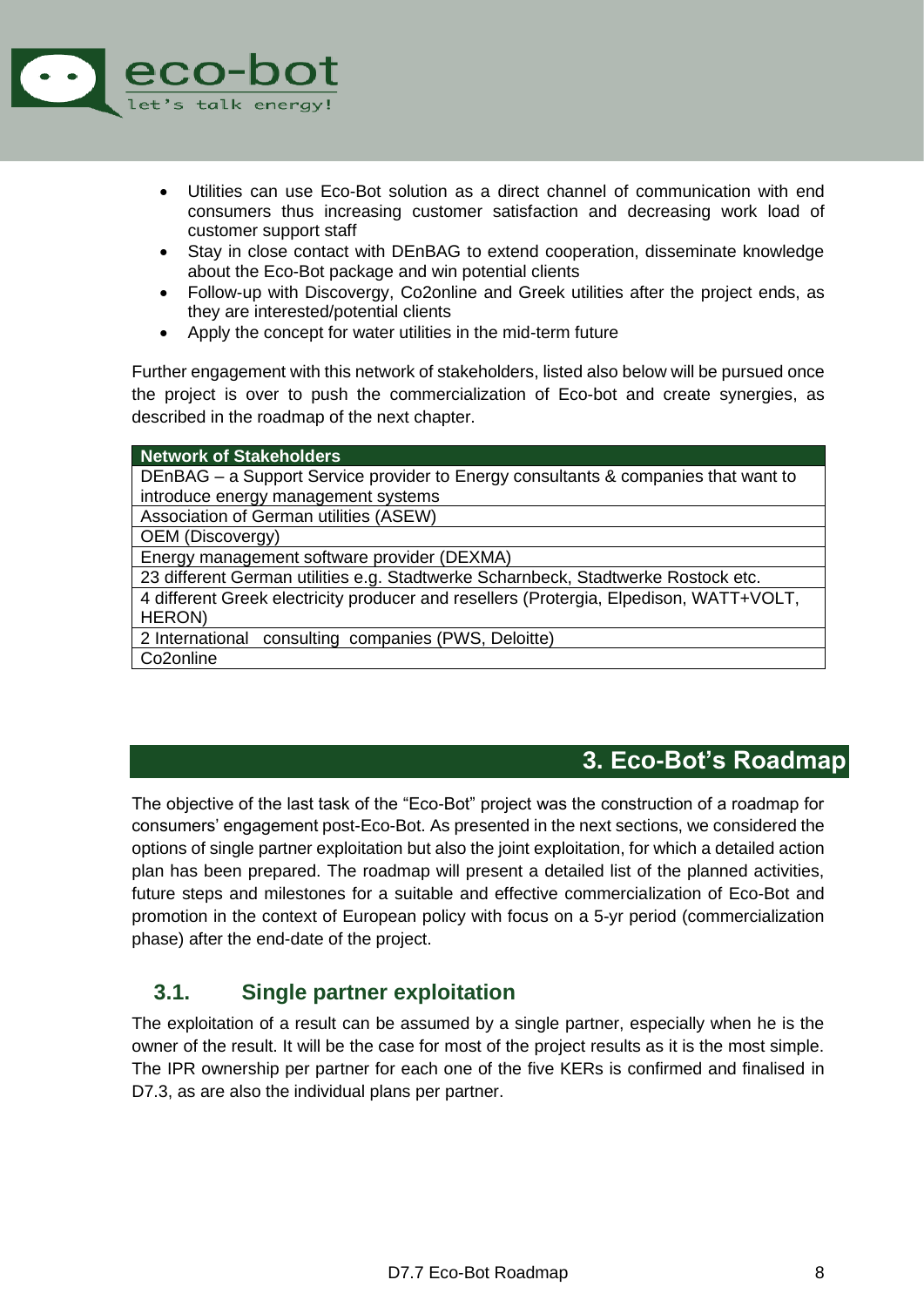

### <span id="page-9-0"></span>**3.2. Joint exploitation**

The Eco-Bot project has progressed towards its exploitation and decided the collaboration terms between partners for the exploitation of KER1, the "Eco-Bot package" as the most promising and complete asset. To this end, a joint venture will be created as described in the next section.

#### **The Team**

<span id="page-9-1"></span>During the project phase, a number of companies and institutions formed the consortium which implemented the project objectives and produced the "Eco-Bot" tool. After the end of the project phase, the consortium will be dissolved. However, the members of the consortium will form a joint venture that will replace the consortium and will be called herein as "the team".

"The team" will include all the technical and commercial partners that contributed to the production of the "Eco-Bot" tool. The main task of "the team" will be to handle the technical, sales/marketing and operational tasks during the phase of commercialization of the tool that will succeed the conclusion of the project, especially during the first five years after project's end date.

The members of "the team" are presented in [Table 1.](#page-9-2) For each of the members, a list of the main duties and activities during the exploitation and commercialization phase of the "Eco-Bot" tool is presented. Key assets of "the team" constitute the members' diversity and breadth in expertise. Those characteristics ensure that all the tasks and challenges associated with a successful exploitation of the tool will be allocated to the best suited member.

<span id="page-9-2"></span>

| <b>Name</b> | <b>Role</b>                                                                                                                                                                                                         |
|-------------|---------------------------------------------------------------------------------------------------------------------------------------------------------------------------------------------------------------------|
| Dexma       | Contributions to marketing Eco-Bot<br>Sales and marketing activities on the Spanish market<br>Integration with existing energy efficiency & monitoring platforms                                                    |
| Erra        | Lead on marketing/sales activities<br>Sales activities in the Greek market; develop a methodology to<br>approach enterprise clients to be used by other partners<br>Eco-Bot frontend customization and localisation |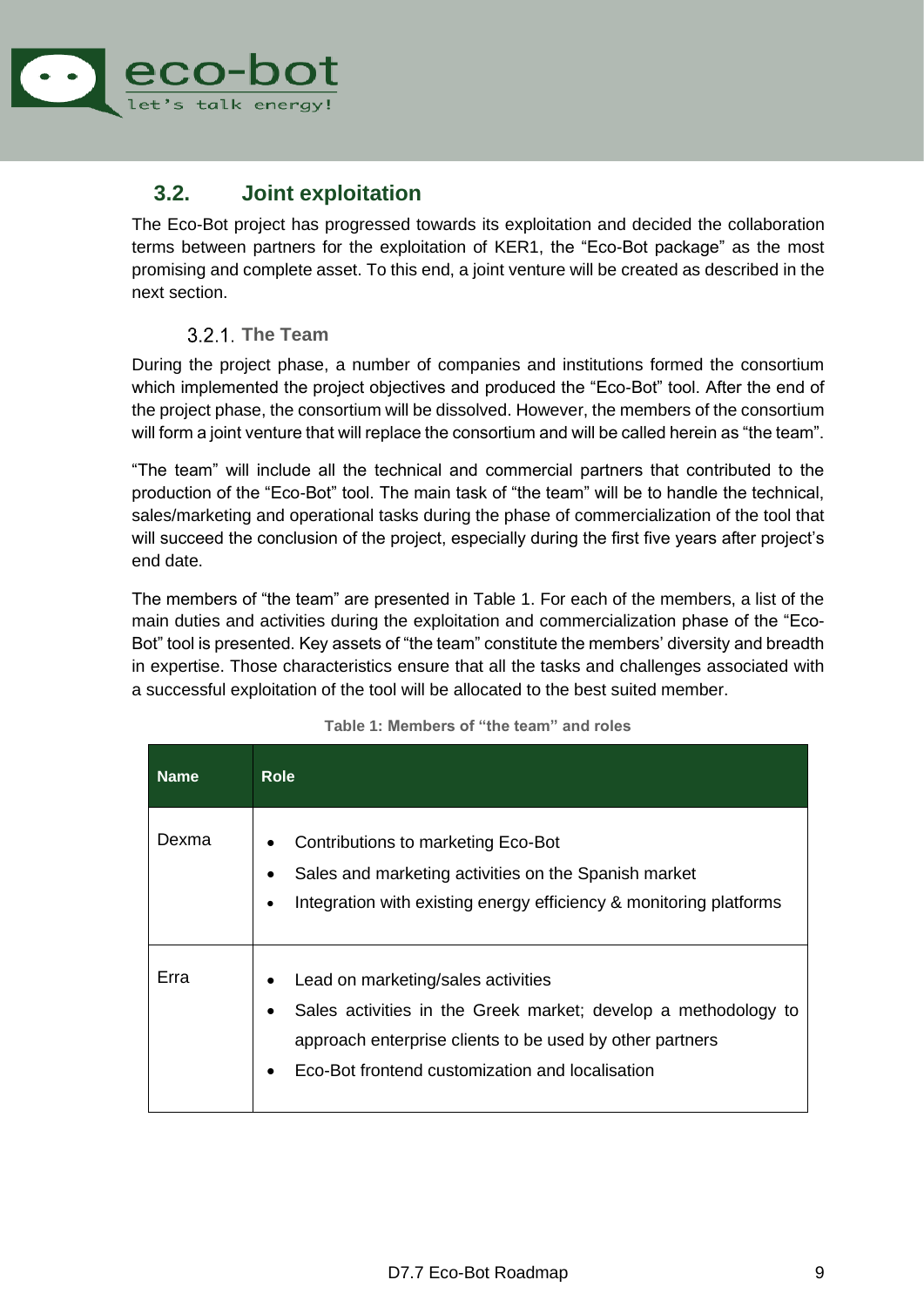

| <b>Name</b>                                                               | <b>Role</b>                                                                                                                                                                              |  |  |  |  |  |  |
|---------------------------------------------------------------------------|------------------------------------------------------------------------------------------------------------------------------------------------------------------------------------------|--|--|--|--|--|--|
|                                                                           | Support technical maintenance and integration of Eco-Bot                                                                                                                                 |  |  |  |  |  |  |
| Estabanell<br>Energía                                                     | Support marketing & sales activities in the Spanish market and the<br>European market via ASEME and GEODE<br>Produce marketing material<br>Further integration testing                   |  |  |  |  |  |  |
| Plegma<br>Labs                                                            | Lead on technical integration and maintenance of Eco-Bot<br><b>Support marketing Eco-Bot</b><br>Sales activities (focus on the Greek market)                                             |  |  |  |  |  |  |
| <b>Risa</b>                                                               | Support sales/marketing activities on German and Greek market<br>Coordinate cooperation within joint venture<br>$\bullet$<br>Lead on operational/organizational matters of joint venture |  |  |  |  |  |  |
| Senercon                                                                  | Lead sales activities on German market<br>Support marketing activities, produce marketing material<br>Integration with existing energy efficiency & monitoring platforms                 |  |  |  |  |  |  |
| University<br>of<br>Economics<br>in Katowice<br>(academic<br>institution) | Support integration and customization of Eco-Bot by adjusting<br>behavioural model /survey                                                                                               |  |  |  |  |  |  |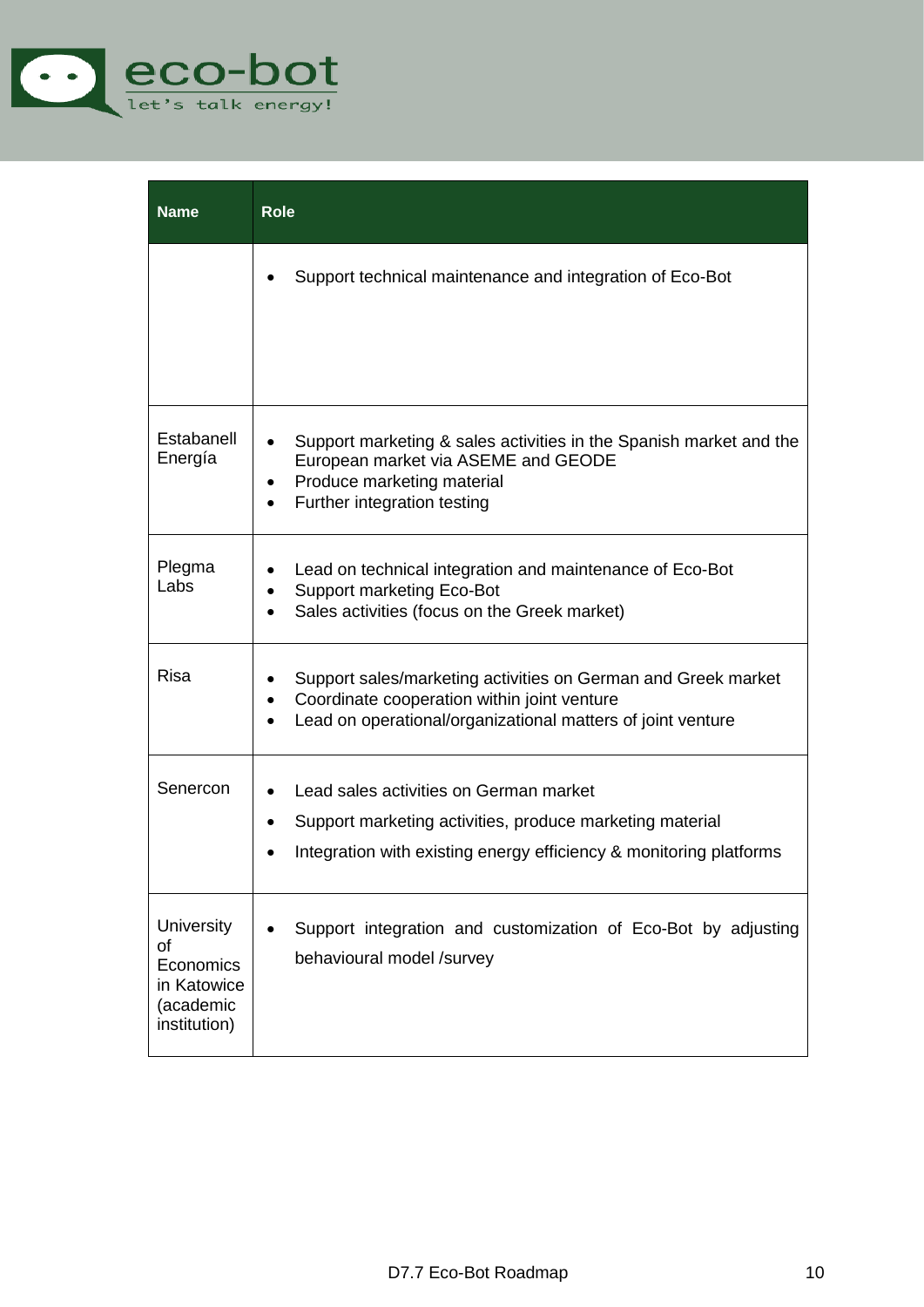

| <b>Name</b>                                                         | <b>Role</b>                                                                                                                           |
|---------------------------------------------------------------------|---------------------------------------------------------------------------------------------------------------------------------------|
| <b>University</b><br>of<br>Strathclyde<br>(academic<br>institution) | Licencing the NILM algorithms<br>٠<br>Support integration and maintenance of Eco-Bot<br>$\bullet$<br>Provide data server<br>$\bullet$ |

During the commercialization phase, each member of "the team", will be assigned with specific tasks according to its expertise. The actions that are planned during this phase can be categorized into three groups: a) Technical Activities, b) Marketing/Sales activities and c) Operational Activities and are detailed in the following sections.

#### <span id="page-11-0"></span>**Technical Activities**

Technical activities cover all the required actions for the improvement and upgrade of the technical characteristics of the "Eco-Bot" tool. According to the plan, Plegma Labs will be leading the efforts for the implementation of the technical activities. Supporting partners include Erra, University of Economics in Katowice and University of Strathclyde.

A detailed list of the scheduled technical activities and their (proposed) timing is presented below:

- ➢ *July 2021 – December 2021:* **Make the system ready for new clients** 
	- Scaling system backend for next tier of multiple users
	- Fine tuning algorithm with new regional data for NILM
	- Preparing system for deep integration (for example with billing/CRM)
	- Prepare extensive technical manuals for client IT departments
	- Preparation of training material of local software
	- Fine tuning system to port to faster/better hosting
	- Fine tuning behavioural model process to need less user input
	- Consider implementation in open source chatbot framework
	- Consider ability to register smart meters directly to the backend
	- Integrate additional smart meter vendors
- ➢ *February 2022 – December 2022:* **Additional features and fine tuning**
	- Mobile integration & allow push notification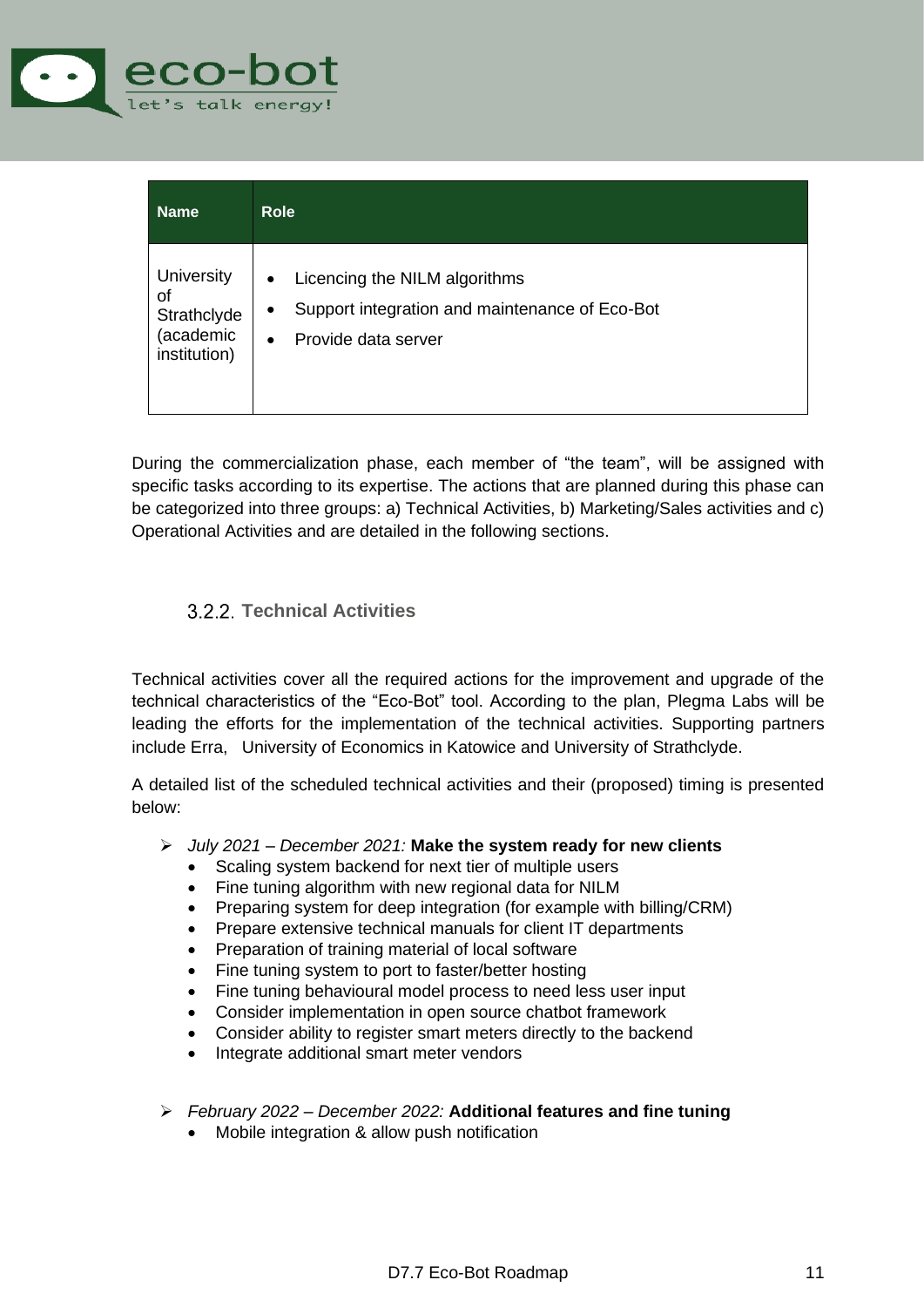

- Social media and skype integration
- New feature development (new requests from clients)
- Translation to new languages (Greek, Polish, Italian)
- Refinement of the open source implementation
- Ability for authentication via single sign-on (SSO)
- Fine tuning behavioural model process to need less and more integrated user input
- Fine tuning algorithm with new regional data for NILM
- ➢ *January 2023 – December 2023:* **New platform version and additional feature** 
	- Launch of multiplatform Eco-Bot 2.0 with new NILM & new behavioural model
	- NILM renewables within EU

The plan also includes a number of technical milestones:

- ➢ **Milestone 1 – December 2021:** System capable of hosting number of clients for commercial roll-out
- ➢ **Milestone 2 – December 2022:** Completed mobile integration and integration of social media and Skype, new languages available
- ➢ **Milestone 3 – December 2023:** Successful launch of Eco-Bot 2.0

#### <span id="page-12-0"></span>**Marketing/Sales Activities**

The "Eco-Bot" tool targets into two groups of consumers: residential and professional. Thus, the marketing strategy is divided into two different business models. The first business model refers to B2B2C and will be mainly implemented by Erra, Risa and Senercon. The second business model refers to B2B and will be implemented by DEXMA.

The activities that are scheduled for the two business models are presented in the following lists:

#### **Marketing and Sales activities for B2B2C**

- ➢ *October 2021 – December 2021:* **Creation of marketing material** (all partners)
	- Creation of training material
	- Pre-sales documentation
	- Content for social media
	- Sales material / flyers for offline sales meetings
	- Creation of demonstration video
- ➢ *October 2021 – March 2022:* **Update market research** (Erra, Senercon)
	- Develop PESTEL analysis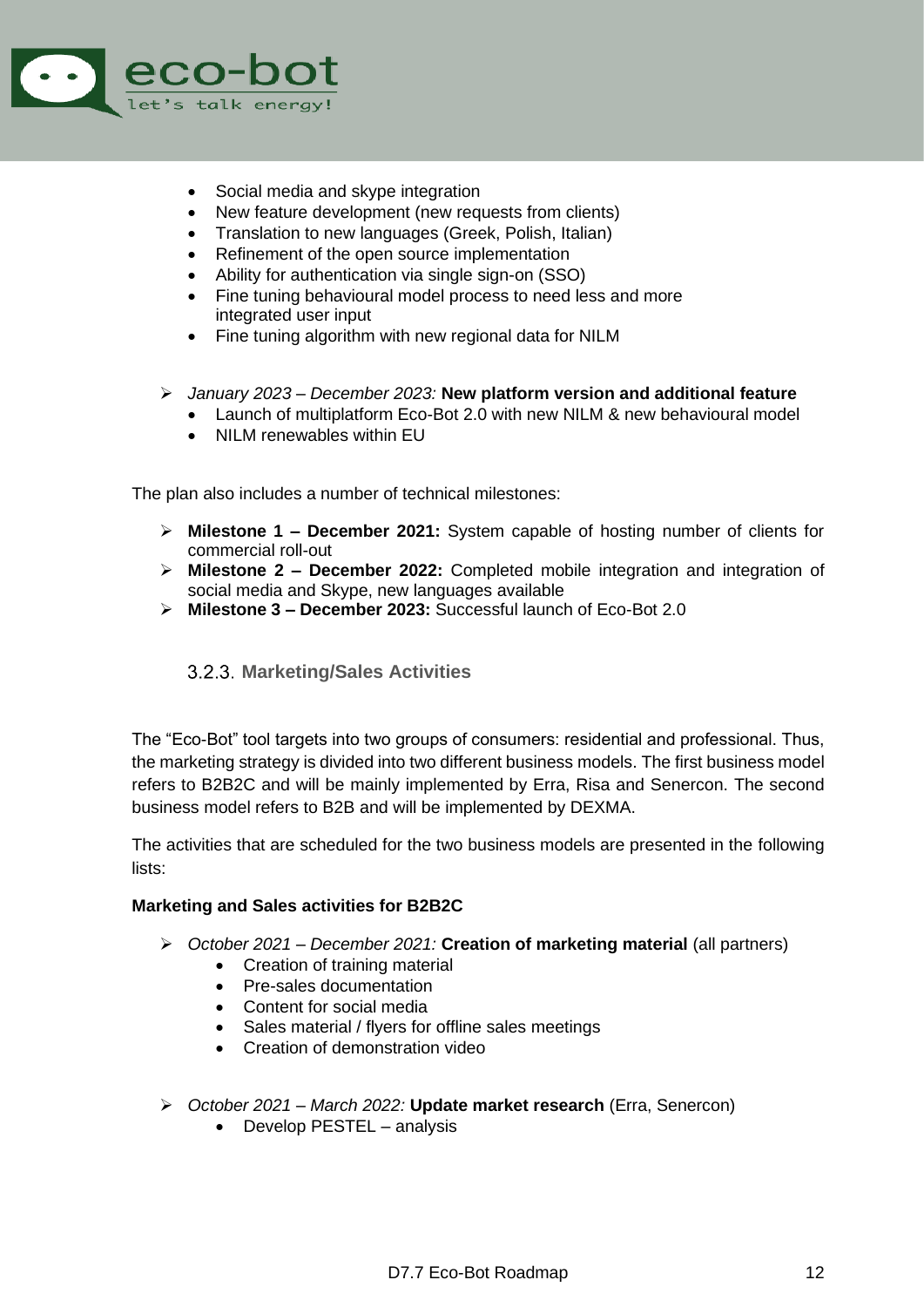

- Develop Five-Forces analysis
- Revalidation of market access strategy and re-adjustment
- ➢ *October 2021 – March 2024:* **Launch of marketing & sales campaign for B2B2C markets in Greece and Spain** (all partners under the lead of Erra)
	- Outbound / inbound marketing campaign
	- Organisation of webinars/face-to-face sales meetings for potential customers
	- Promotion of Eco-Bot at industry-specific trade shows
	- Onboarding of potential clients in webinar sessions
	- Adaptation of marketing material by including findings and testimonials of clients
- ➢ *March 2022 – July 2023:* **Launch of Senercon-lead marketing activities in Germany** (Senercon)
	- Sending out marketing information to the existing network as well as to the six big energy market players and to the German utility associations 8KU, ASEW and VKU
	- Promotion of Eco-Bot at industry-specific trade shows: ISH, Smart City Expo World Congress, Berliner ENERGIETAGE
	- Onboarding of potential clients in webinar sessions
	- Evaluation of findings of German utility customers
	- Adaptation of marketing material by including findings and testimonials of clients
- ➢ *January 2022 – July 2024:* **Preparation and expansion to other markets** (leader: Erra)
	- Collection of feedback from users (interviews, surveys) and communication of new functionalities to users.
	- Creation of case studies, guides and whitepapers for new target segments.
	- Expansion to other markets (research and identification of potential customers).

#### **Marketing activities for B2B**

DEXMA is responsible for the exploitation of Eco-Bot in B2B markets, thus the activities regarding the B2B plan will be led by DEXMA:

- ➢ *July 2021 – September 2021:* **Refinement of pricing strategy for target segments**
- ➢ *September 2021 – December 2021:* **Creation of marketing material**
	- Creation of training
	- pre-sales documentation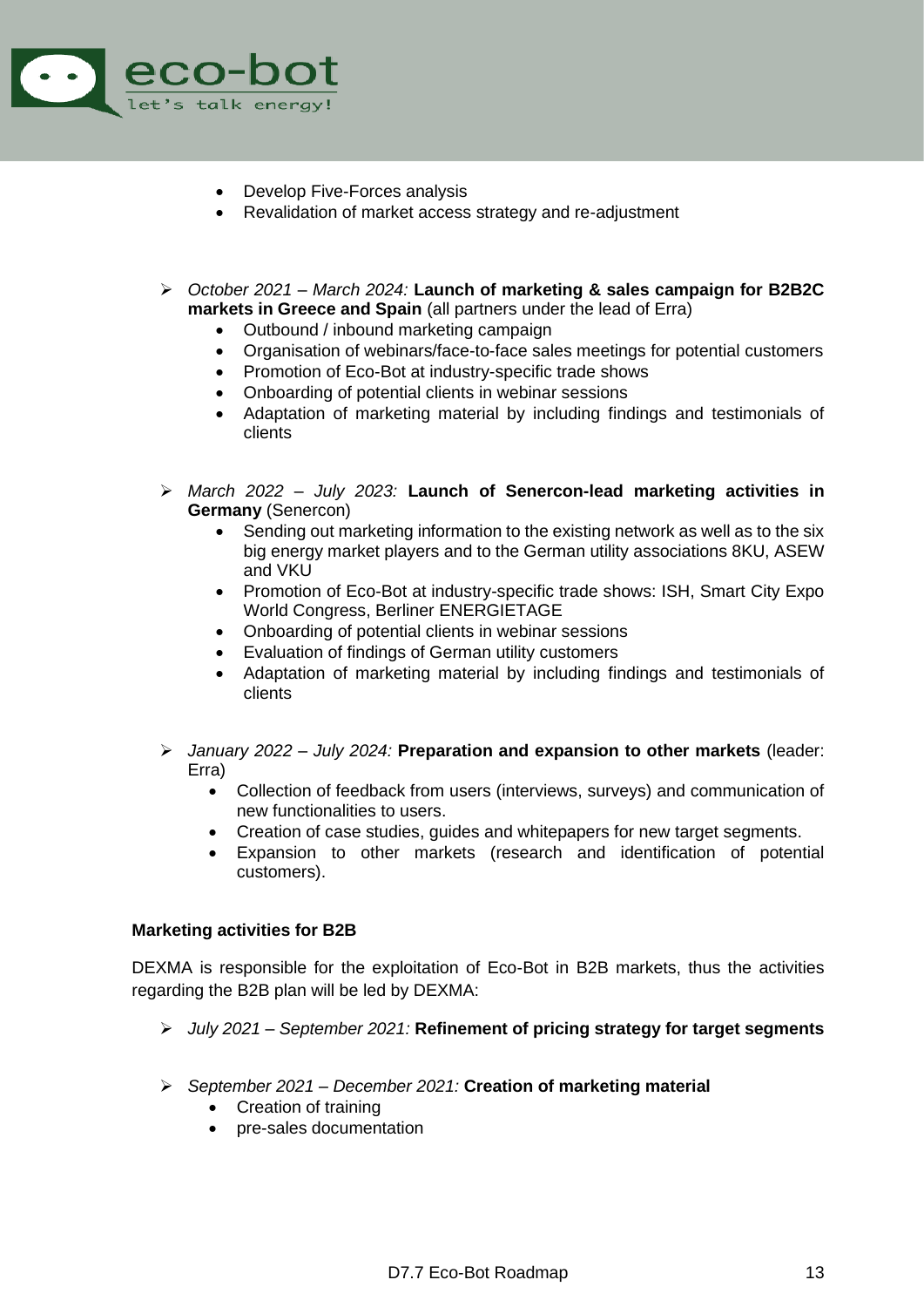

- content for social media
- sales material for offline sales meeting
- ➢ *September 2021 – June 2022:* **Launch of initial marketing campaign**
	- organisation of webinars for potential customers
	- sending newsletters to subscribers
	- assistance to sectorial conferences / events
	- Sales team contacts existing DEXMA's customers and inbound leads
- ➢ *December 2021 – June 2023:* **Update market research**
	- Develop PESTEL-analysis
	- Develop Five-Forces analysis
	- Expand European market research and identification of new target markets
	- Collection of feedback from users (interviews, surveys) and communication of new functionalities to users
- ➢ *July 2022 – December 2023:* **Expansion to other markets**
	- Creation of case studies, guides and whitepapers for target segments
	- Research and identification of potential customers

The marketing strategy includes specific milestones which premise the successful implementation of the corresponding activities. The marketing milestones are the following:

- ➢ **Milestone A – December 2021:** 1000 consumers in Germany, Spain and Greece are ready to use Eco-Bot by the beginning of 2022.
- ➢ **Milestone B – February 2022:** one major utility out of the German 8KU association and three communal owned utilities are ready to launch pilots of Eco-Bot with (selected) customers.
- ➢ **Milestone C – October 2022:** 50% of DEXMA's partners (around 80 companies, mostly ESCOs and some utilities) have been pitched the Eco-Bot solution
- ➢ **Milestone D – February 2023:** Three other major clients with a total of 7000 clients have launched Eco-Bot.
- ➢ **Milestone E - April 2024:** At least 25 of DEXMA's partners are using the Eco-Bot solution.

#### <span id="page-14-0"></span>**Operational Activities**

The operational activities include all the scheduled activities regarding the operation of the joint venture ("the team") and the working procedures. A detailed list of the operational activities and their corresponding timing is provided below: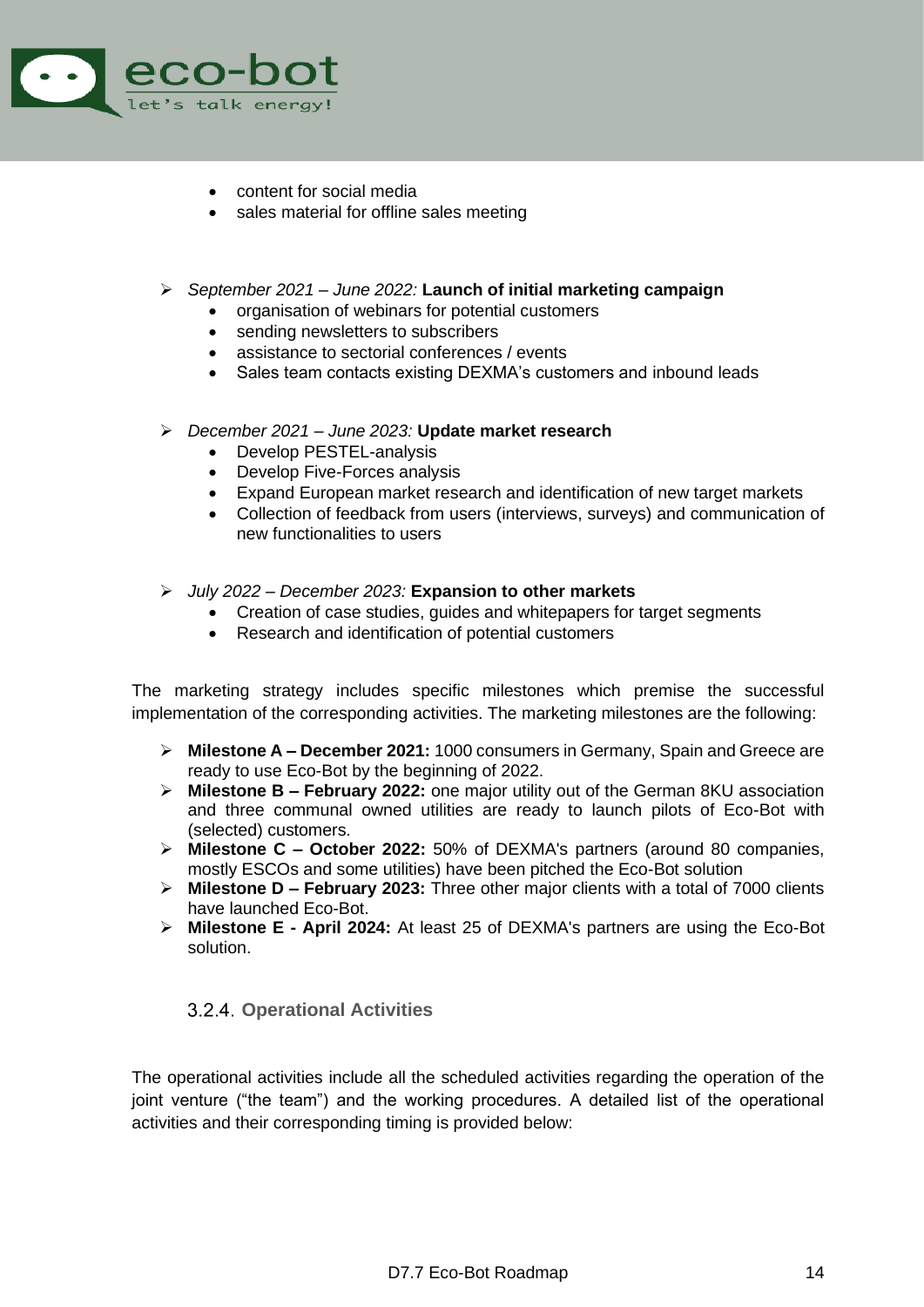

- ➢ *September/October 2021:* **Definition of a memorandum of understanding (MoU)** (Risa)
	- A MoU will be defined for the joint venture with roles and responsibilities, including contractual agreements with UEKAT and USTRAT w.r.t. using NILM and behavioural model.
- ➢ *September/October 2021:* **Set up internal financial framework of revenues/profits** (Risa)
	- In relation to ownership of Eco-Bot
- ➢ *October 2021:* **Virtual/physical Meeting to establish working procedures of joint venture** (Risa)
	- Regular meetings to exchange on status quo and needs for readjustment of plans/strategies every 3 months
- ➢ *November2021:* **Updating session of the Business Model Canvas** (Risa)
	- The updating session will consider early feedback from the market and the evolution of Eco-Bot
	- The activity will be executed twice a year

The operational milestone is the following:

➢ **Milestone I – October 2021:** MoU, financial framework and working procedures definition.

All the aforementioned activities of the three groups are depicted on the visual roadmap of [Figure 1](#page-16-0) , which constitutes the main objective of Task 7.5 of the project. This plan summarises the team's suggestions to ensure that Eco-Bot results are taken up by relevant stakeholders after the project lifetime.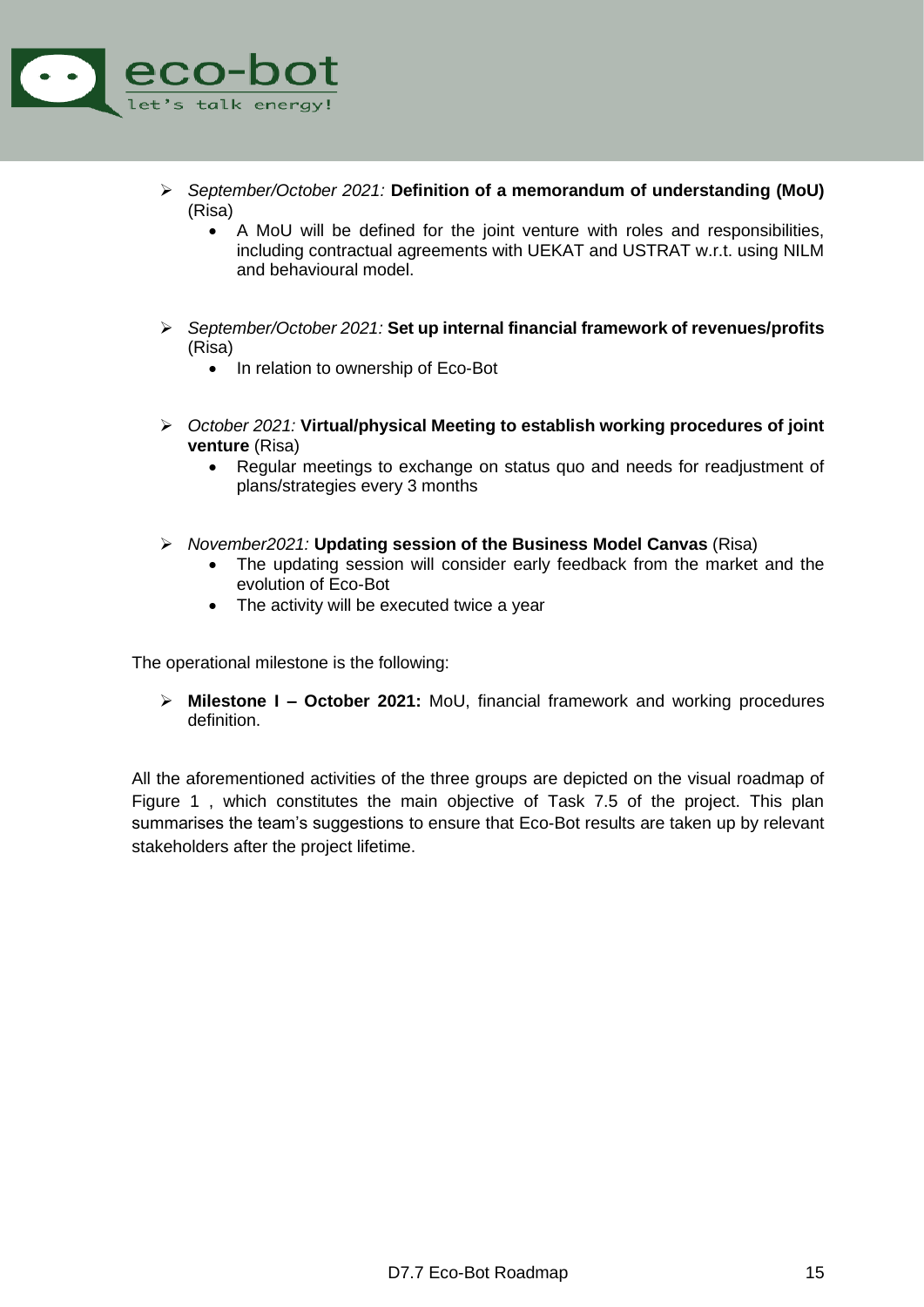



<span id="page-16-0"></span>**Figure 1: Eco-Bot Roadmap**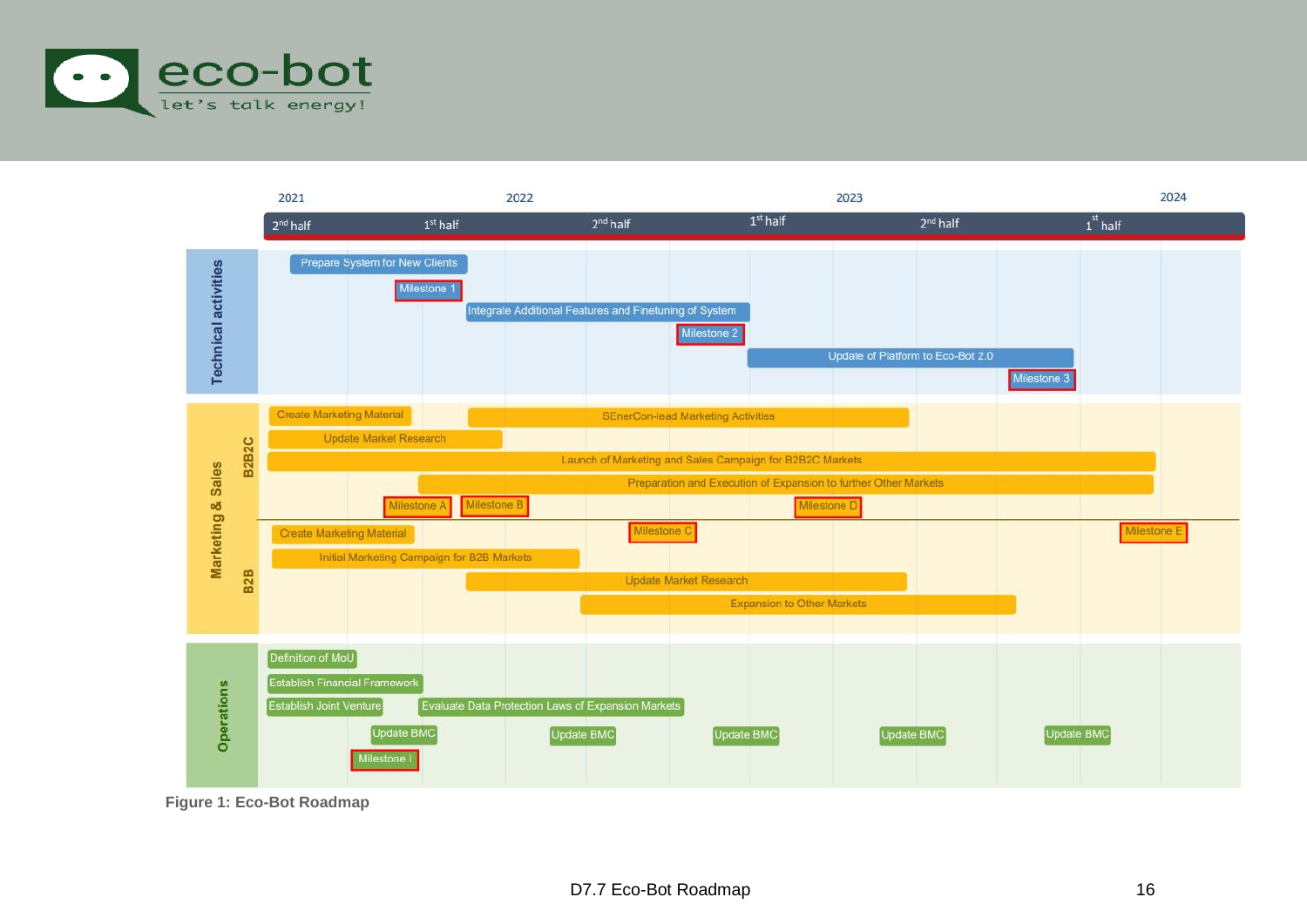

## **4. Replicability of the pilot applications**

<span id="page-17-0"></span>With the pilot activities of three Eco-Bot use cases; EYPESA, SenerCon and DEXMA, the "Eco-Bot package" has been tested in real market environment, revealing barriers and challenges. It has proven generally useful for both residential and professional consumers as documented D5.5 - Validation Results including Lessons Learned and societal impact and can be replicated in other environments taking into consideration the lessons learnt and the recommendations resulting from the pilots as documented in D7.5 - Report on Market Environment.

The operation of Eco-Bot was directly and indirectly influenced by diverse markets and regulations since the pilots operated in different countries – UK, Germany, Spain and Italy – fact that forced compliance with EU and diverse national rules. According to the outcomes and the findings in D7.3 - Eco-Bot exploitation Strategy Revision 3, the most promising markets for the first introduction of Eco-Bot are Germany, Spain and Greece.

Key points for the successful application of the tool include:

- Access to consumption data with increased frequency, not only monthly for billing purposes.
- High granularity of consumption data collection, for achieving better NILM results.
- The seamless incorporation of the application into the user's daily processes.
- Personal communication to motivate users for participation and to receive feedback.
- Exchange with smart meter companies can enhance successful market roll-out.
- The use of local language positively influence continuous use of the bot.

#### **Application in another context**

Feedback from relevant stakeholders in the workshops organized reinforced our belief that the Eco-Bot concept remains of interest for the energy sector. Even when barriers exist, like for example delays in the standardisation of smart meters, the advice was to investigate the possibility to apply the concept to water utilities.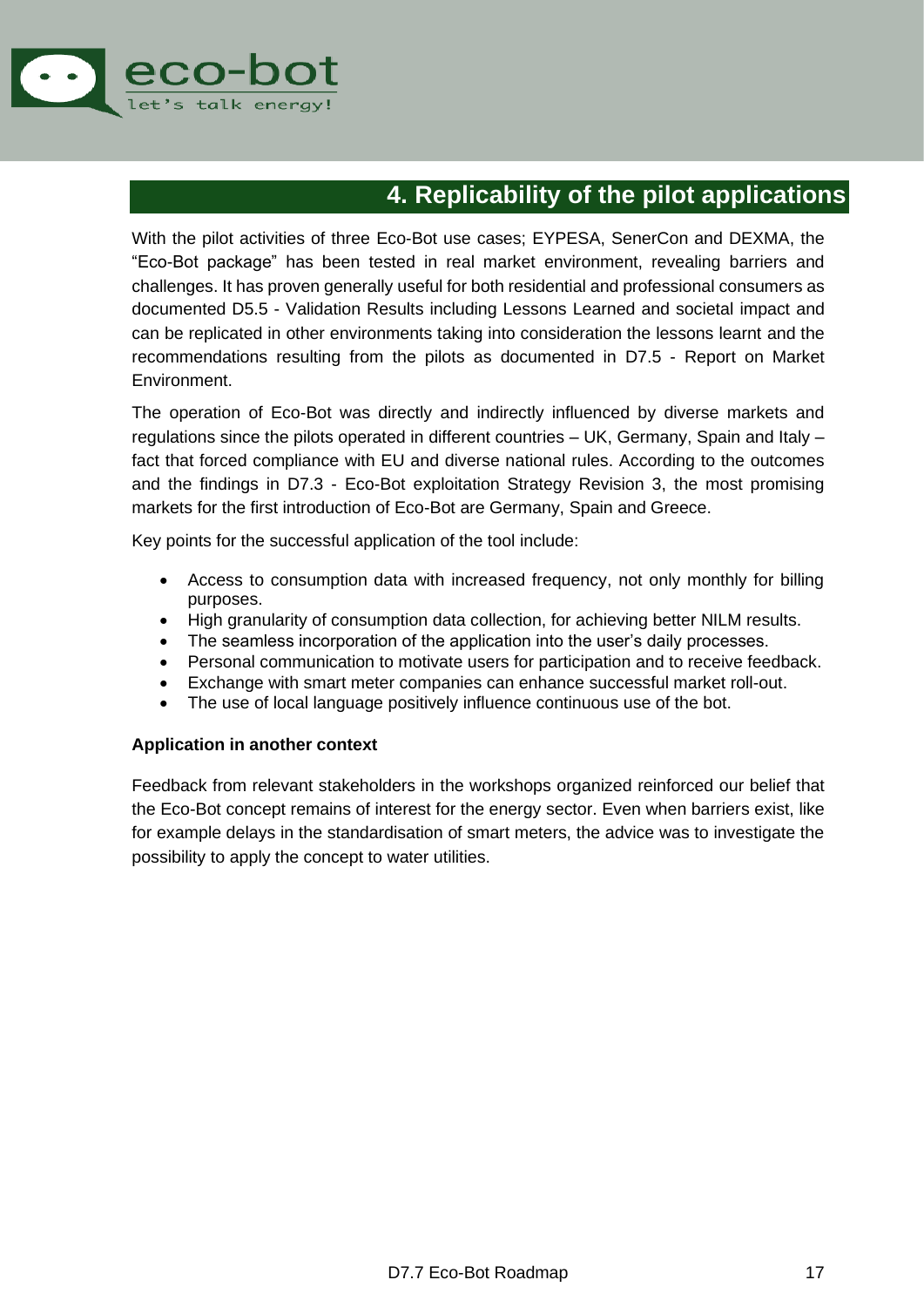

### **5. Further Ideas**

<span id="page-18-0"></span>The ultimate scope of the joint venture (i.e., "the team") will be the introduction of the "Eco-Bot" product into market and a wide consumer engagement. For this reason, all partners, except for the aforementioned activities presented on the roadmap, should perform additional actions for a successful dissemination of the product with focus on the energy market needs.

At this point, it should be pointed out that the dissemination activities will be moved from a research-oriented framework to a product-oriented one. In other words, after the project's end and during the additional 5-yr development period, the product should be ready to be launched on market.

A first step in order to boost marketing efficiency may be aggressive advertisement campaigns organized especially by the partners of "the team" responsible for marketing activities, such as Erra for B2B2C in Greece and Germany and DEXMA for B2B in Spain. Nevertheless, dissemination and marketing activities should not be limited only to countries used in the project as pilots. Thus, a wide dissemination activity may be initiated by all the partners with initial focus on potential stakeholders (e.g., clients) included already in their current network. For this reason, a strategic plan with a detailed funding scheme should be created. Furthermore, toward this objective a good idea may be the cooperation of "the team" with a company specialized in the field of marketing (e.g., advertising company).

Specific interest should be first given across whole Europe (not only countries included in the project). The key advantage of the "Eco-Bot" product that may be always highlighted should be its utility towards efficient and smart energy consumption. The latter constitutes a major objective for all European countries, especially under EU frameworks regarding energy policies and climate change.

Apart from European countries, the "Eco-Bot" product should be introduced in additional large markets such as the USA and Asia. Regarding Asia, focus may be given in emerging markets such as China and India, where the increase in population and the economic growth along with improvement in quality life have boosted energy demands. Thus, those markets may provide appropriate stakeholders highly interested in smart energy applications such as the "Eco-Bot" product. For this reason, all the partners of "the team" would be highly benefited by expanding their network with those countries and identify potential stakeholders (clients). In attracting potential clients in those countries, possible dissemination activities may be planned in international venues (physical or online), especially when they are organized by those countries.

Nevertheless, it should not be ignored that the introduction of the product in the emerging markets of Asia, may require extra efforts and funds for modifications and adjustments of the tool in order to meet those populations' needs, such as the use of additional languages and/or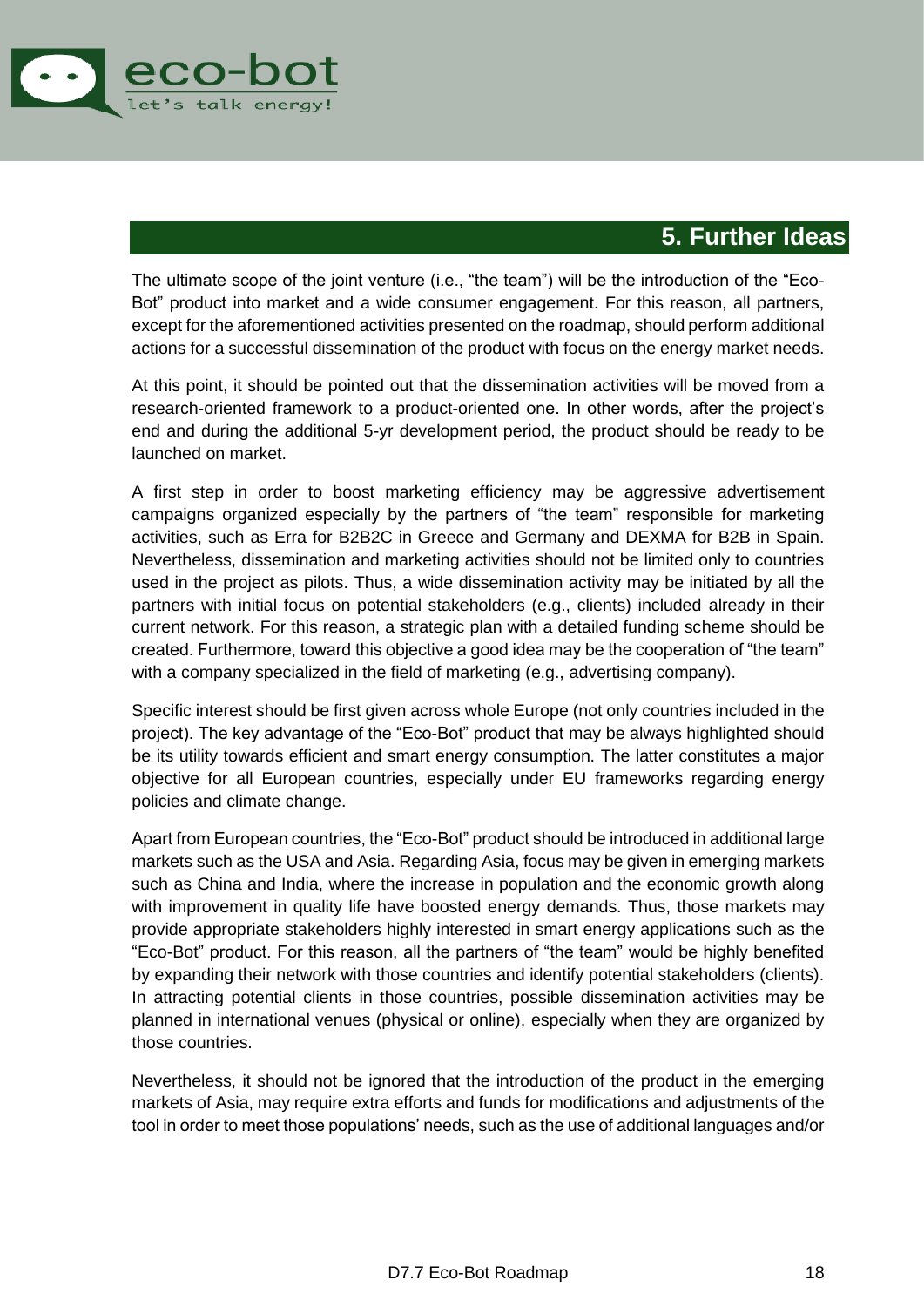

local dialects, and adjustments to local demographics and lifestyle taking also into account the local economic and climate conditions.

A major dissemination channel constitutes the website of the "Eco-Bot" project. However, after the end of the project, the website should change profile and move from the research and development orientation (i.e., presenting a product under research) to a product phase (i.e., selling a product in the market). For this reason, it is very important the development of an appropriate and easily accessible website (even by poorly experienced users) that will provide a comprehensive presentation of the product, its specifications and the needs that it can cover on an appropriate way that will attract users attention and lead them to purchase.

Last but not least, "the team" should also invest in a customer service of high quality. Organized channels of customer service available in all user languages of the "Eco-Bot" tool should be developed. Besides, in combination with quality, an effective and easily accessed customer service is a very important asset for any product or service and can lead to further customer engagement.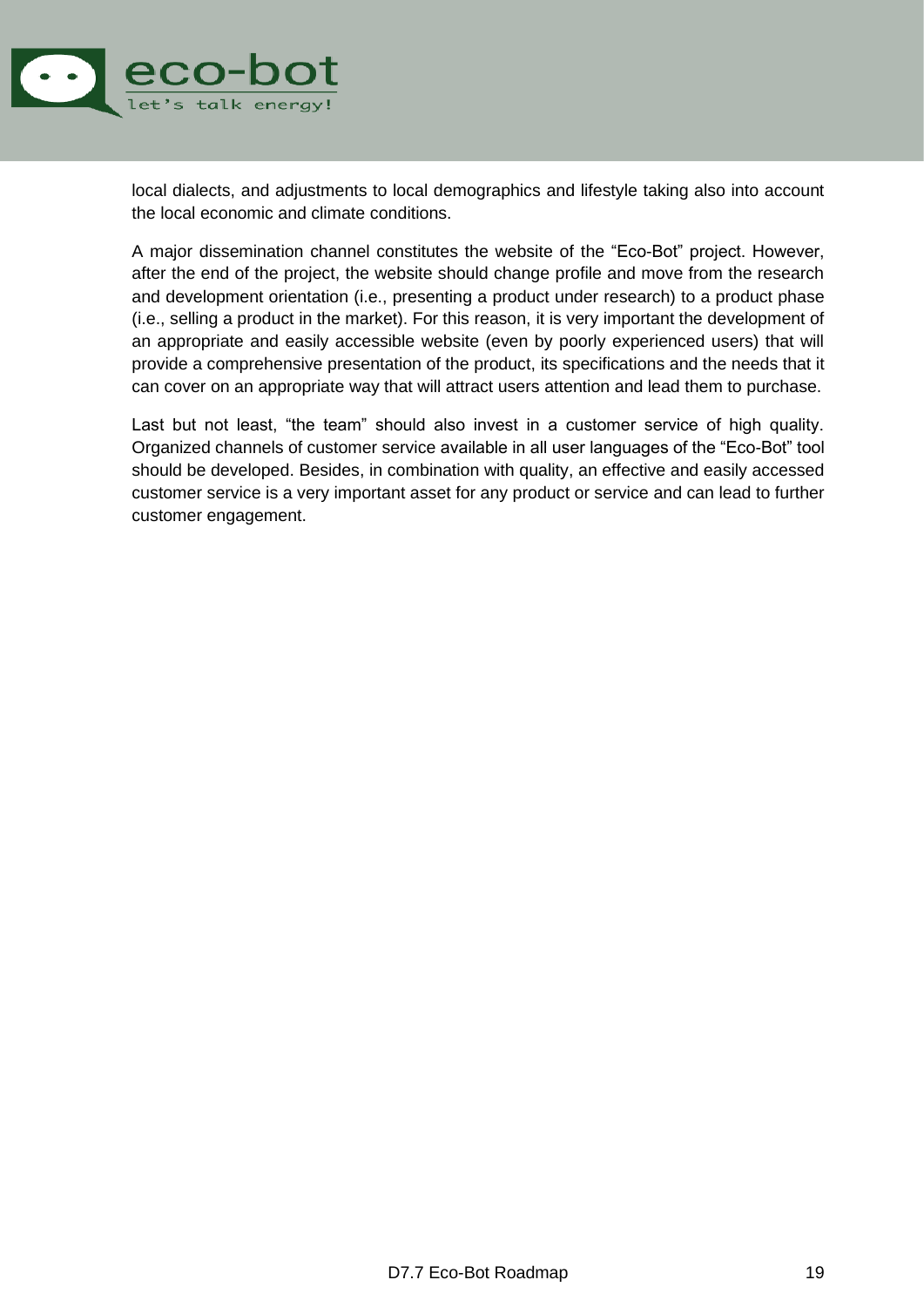

### **6. Conclusion**

<span id="page-20-0"></span>The Eco-Bot project has produced a significant number and range of exploitable results in the form of i) concrete outputs and prototypes that can be used in combination or not; ii) methodologies for application in different contexts and iii) partnerships that would potentially encourage the expansion of networks. The roadmap expanded in this deliverable will help the readers, whether they are project partners, project evaluators or external stakeholders, understand the exploitability of the results and the foreseen steps towards it. As a public document, this deliverable will be published on the project website and will be accessible to all stakeholders to use in drawing conclusions on the actions required for utilising Eco-Bot in their contexts.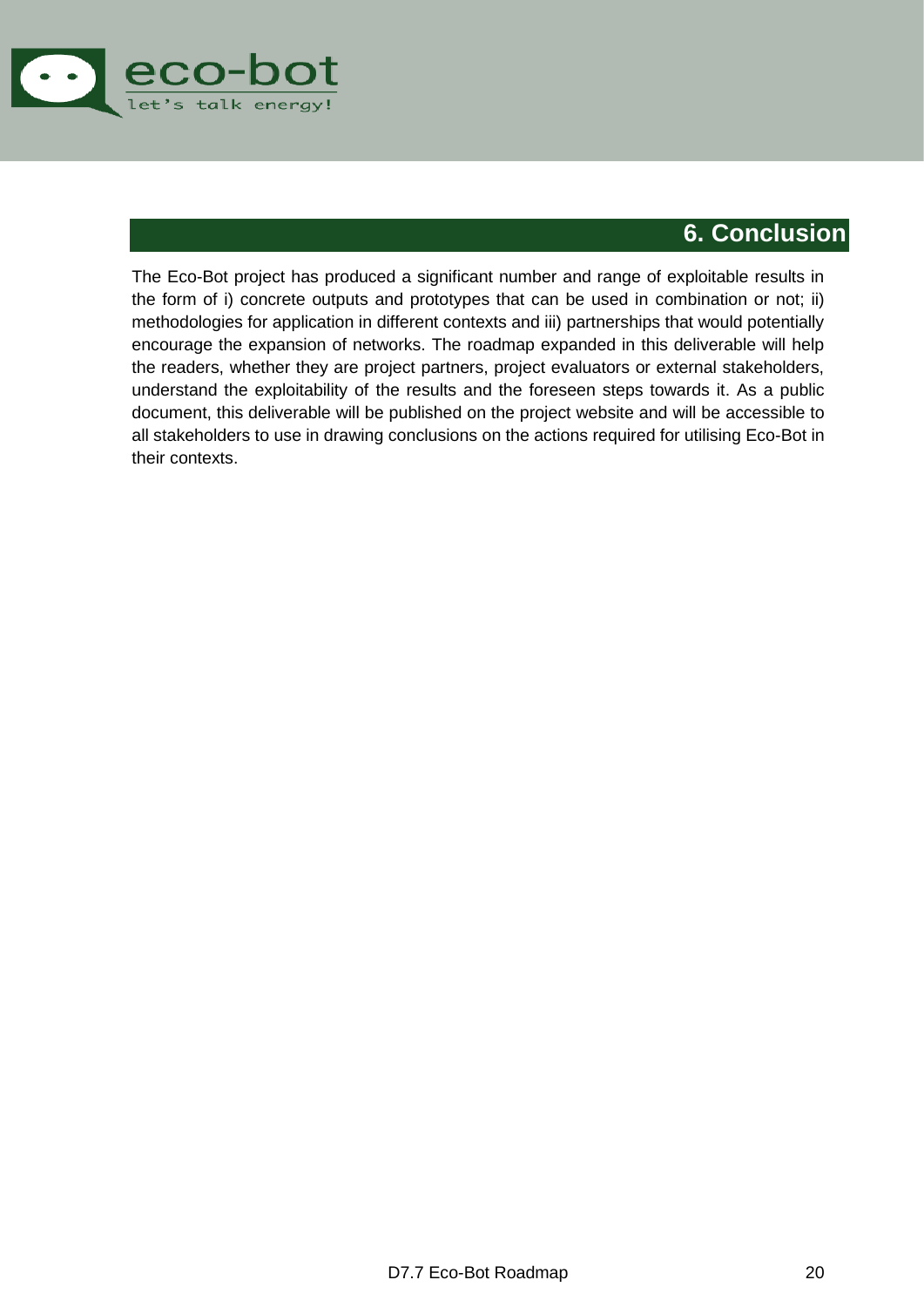

## **Annex I: IPR Ownership**

<span id="page-21-0"></span>

|                           | <b>KER</b>                          | Percentage of IPR (%) |                          |             |        |            |                                |      |           |      |
|---------------------------|-------------------------------------|-----------------------|--------------------------|-------------|--------|------------|--------------------------------|------|-----------|------|
| $\overline{N}$<br>$\circ$ | <b>Short Description</b>            | <b>RISA</b>           | <b>EYPE</b><br><b>SA</b> | <b>ERRA</b> | adelph | <b>SEC</b> | <b>DEXMUSTR PLEG UEKA</b><br>Α | AT   | <b>MA</b> |      |
|                           | Eco-Bot "package"                   | 11.1                  | 11.1                     | 11.1        | 11.1   | 11.1       | 11.1                           | 11.1 | 11.1      | 11.1 |
| 2                         | Software Residential<br><b>NILM</b> |                       |                          |             |        |            |                                | 100  |           |      |
| 3                         | Software Commercial<br><b>NILM</b>  |                       |                          |             |        |            |                                | 100  |           |      |
| 4                         | Eco-Bot backend<br>/expert system   |                       |                          |             |        |            |                                |      | 100       |      |
| 5                         | The chat bot<br>(software/frontend) |                       |                          | 100         |        |            |                                |      |           |      |

## **Annex II: Validation meetings with external stakeholders**

<span id="page-21-1"></span>

| <b>Type</b><br><b>of</b><br><b>Stakeholder</b>                                                                                                          | Date/Occasion                                                              | <b>Topic</b>                                         | <b>Comments</b>                                                                                                                                                                                                                                                                         |
|---------------------------------------------------------------------------------------------------------------------------------------------------------|----------------------------------------------------------------------------|------------------------------------------------------|-----------------------------------------------------------------------------------------------------------------------------------------------------------------------------------------------------------------------------------------------------------------------------------------|
| $DEnBAG - a$<br><b>Support Service</b><br>provider to Energy<br>consultants &<br>companies that<br>want to introduce<br>energy<br>management<br>systems | October 2020 -<br>June 2021 / Eco-<br>Bot Webinar &<br>bilateral exchanges | UVP of Eco-<br><b>Bot</b>                            | Interest in including Eco-<br>Bot within their hub of<br>energy efficiency<br>https://eneff-wiki.com/ - a<br>knowledge and exchange<br>platform for energy<br>consultants and providers<br>of energy-efficient<br>solutions; Eco-Bot sub<br>page registered +<br>published in June 2021 |
| Association of<br>German utilities<br>(ASEW)                                                                                                            | November 2020 /<br><b>Eco-Bot Webinar</b>                                  |                                                      | Eco-Bot is of interest and<br>an intriguing concept that<br>should be shown to all<br>interested members in a<br>webinar/workshop                                                                                                                                                       |
| <b>OEM (Discovergy)</b>                                                                                                                                 | February 2021                                                              | Eco-Bot<br>Acceptance<br>with<br>Discovergy<br>users | Exchange on the user<br>satisfaction of<br>Discovergy Users using<br>Eco-Bot.<br>Planning of a<br>$\bullet$<br>dissemination strategy<br>to engage more<br>Discovergy users using<br>Eco-Bot.                                                                                           |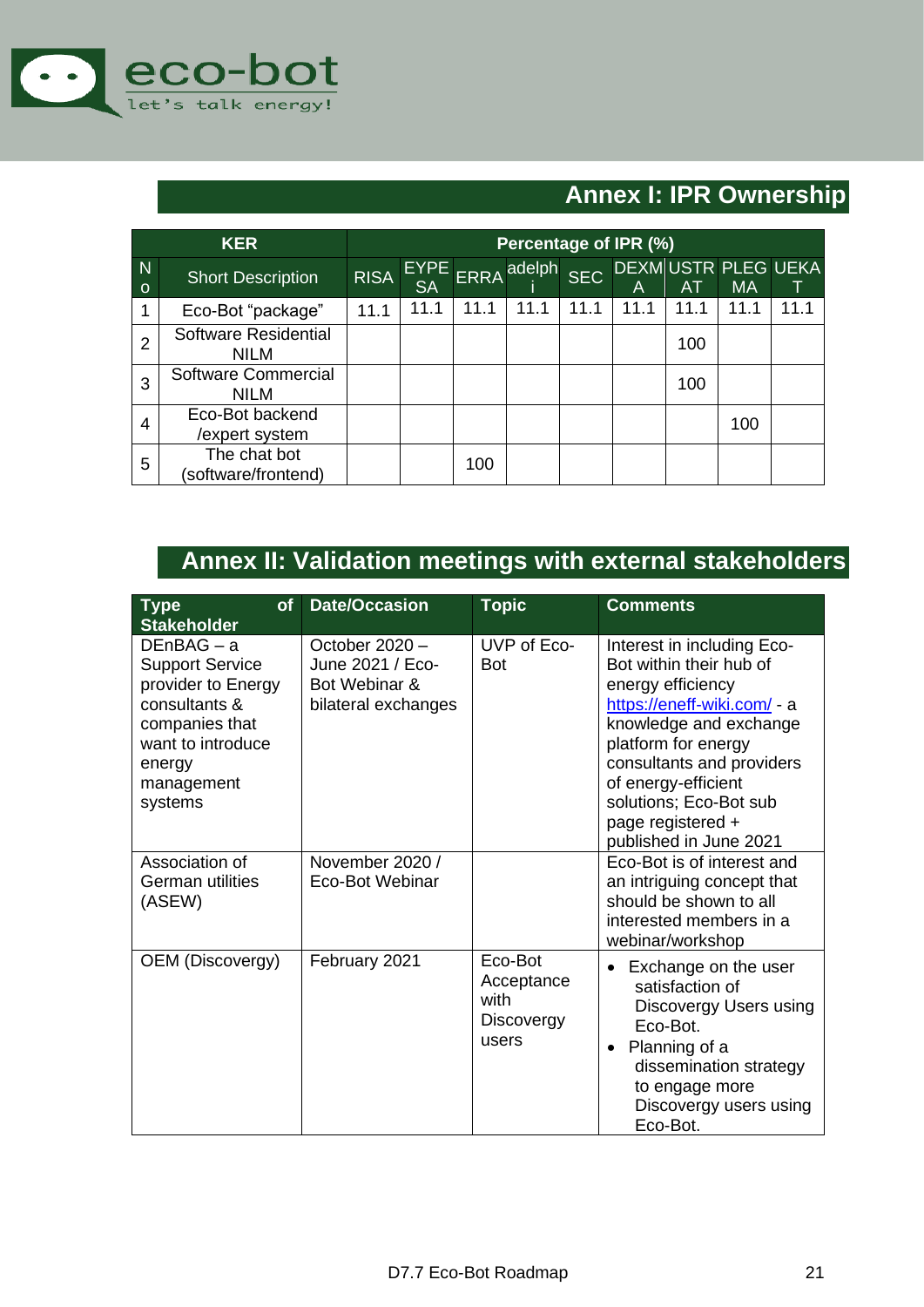

|                                                                                                                |                                                                                    |                                                                    | Possible proof of<br>$\bullet$<br>concept; Eco-Bot is a<br>valuable proposition for<br>Discovergy users in the<br>future.                                                                                                                                                                                                                                                                                                                                                                                                                                                                                                                                                   |
|----------------------------------------------------------------------------------------------------------------|------------------------------------------------------------------------------------|--------------------------------------------------------------------|-----------------------------------------------------------------------------------------------------------------------------------------------------------------------------------------------------------------------------------------------------------------------------------------------------------------------------------------------------------------------------------------------------------------------------------------------------------------------------------------------------------------------------------------------------------------------------------------------------------------------------------------------------------------------------|
| Energy<br>management<br>software provider<br>(DEXMA)                                                           | January 2021 /<br>telephone interview                                              | UVP for B2B<br>and Pricing<br>Model of Eco-<br><b>Bot</b>          | <b>Product Director</b><br>Daniel Utges provided<br>comments and validated<br>the final pricing model as<br>realistic                                                                                                                                                                                                                                                                                                                                                                                                                                                                                                                                                       |
| 23 different German<br>utilities e.g.<br><b>Stadtwerke</b><br>Scharnbeck,<br><b>Stadtwerke Rostock</b><br>etc. | April 2021; ASEW<br>webinar on chatbots<br>for German utilities                    | Validation of<br>Eco-Bot's<br>costs and<br>UVP by the<br>utilities | Utilities certified that Eco-<br>Bot is useful in providing<br>better/faster/direct service<br>to end consumers and that<br>it can help improve a<br>utilities' image; the<br>installation of a bot of a<br>German utility with less<br>features costs 20k                                                                                                                                                                                                                                                                                                                                                                                                                  |
| End users and<br>employees of<br>Spanish pilot                                                                 | User interviews with<br>Estabanell<br>clients/customer<br>support staff in<br>2021 | <b>Functionalities</b><br>and UVP of<br>Eco-Bot                    | <b>Estabanell users</b><br>expressed that Eco-Bot<br>allows them to have their<br>energy consumption under<br>control and to avoid<br>surprises the moment the<br>bill arrives, which was a<br>relief from stress for the<br>users; and provided a<br>better user experience<br>when using electricity. It<br>was reported that Eco-Bot<br>also allowed the users to<br>take concrete decisions<br>and action to save money.<br>Customer support<br>employees of Estabanell<br>highlighted that Eco-Bot<br>can help their end-<br>consumers to understand<br>the monthly bill, making<br>end consumers more<br>satisfied and save time of<br>customer service<br>employees. |
| End users from<br>German pilot                                                                                 | Interview/email<br>feedback in spring<br>2021                                      | <b>Functionalities</b><br>of the bot                               | Users evaluated the<br>features of Eco-Bot,<br>"favourite" feature": the<br>effect of energy saving                                                                                                                                                                                                                                                                                                                                                                                                                                                                                                                                                                         |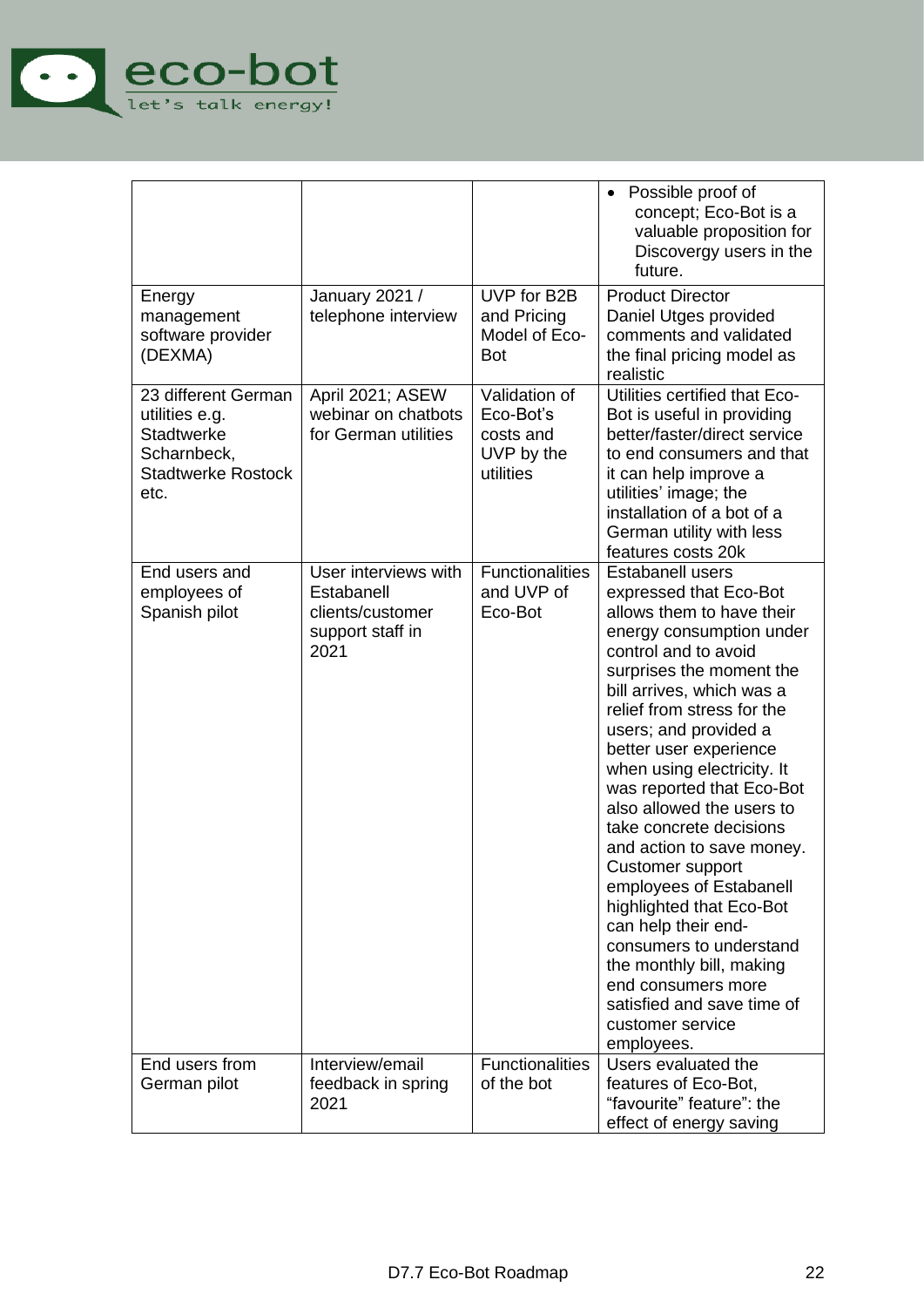

|                                                                                                                       |                                                                                                             |                                                                                | measures after a certain<br>time-period & and the<br>evaluation of the cost-<br>benefit of purchasing a new<br>appliance; air-conditioning<br>tips were deemed<br>unnecessary for Germany<br>as residential users mostly<br>don't have HVAC systems<br>installed at their homes.                                                                                                  |
|-----------------------------------------------------------------------------------------------------------------------|-------------------------------------------------------------------------------------------------------------|--------------------------------------------------------------------------------|-----------------------------------------------------------------------------------------------------------------------------------------------------------------------------------------------------------------------------------------------------------------------------------------------------------------------------------------------------------------------------------|
| End users from<br>German pilot                                                                                        | February - April<br>online onboarding<br>sessions with<br>existing Eco-Bot<br>users using screen<br>sharing | <b>Functionalities</b><br>of the bot and<br>UVP in<br>combination<br>with IESA | The online sessions were<br>carried out with 41 users.<br>The feedback was mainly<br>positive, Eco-Bot seen as a<br>valuable tool to assess the<br>users' residential energy<br>consumption. Mostly seen<br>complementary to the<br>exiting energy monitor<br><b>iESA.</b> Some Software Bugs<br>however sometimes led to<br>frustration.                                         |
| <b>Facility Managers</b><br>of Spanish pilot<br>Spain                                                                 | Interviews and<br>email feedback in<br>2021                                                                 | UVP and<br>functionalities                                                     | Users mostly liked the<br>quickness in which KPIs<br>can be obtained, the<br>customised<br>recommendations, the<br>chatbot's user-friendliness<br>and many other features,<br>such as the virtual load<br>disaggregation. Many of<br>the demo users noted that<br>the recommendations<br>needed to be refined but<br>insisted on receiving<br>recommendations more<br>frequently. |
| 4 different Greek<br>electricity producer<br>and resellers.<br>Protergia,<br>Elpedison,<br>WATT+VOLT,<br><b>HERON</b> | April 2021                                                                                                  | Validation of<br>Eco-Bot's<br>costs and<br>UVP by the<br>utilities             | Utilities certified that Eco-<br>Bot is useful in providing<br>better/faster/direct service<br>to end consumers and that<br>it can help retain<br>customers.                                                                                                                                                                                                                      |
| 2 International<br>consulting<br>companies (PWS,<br>Deloitte)                                                         | April 2021;<br>Presentation of<br>Eco-Bot to the                                                            | <b>Functionalities</b><br>of the bot,<br>UVP and                               | Certified that Eco-Bot is<br>useful<br>in<br>providing<br>better/faster/direct<br>service<br>to end consumers and that                                                                                                                                                                                                                                                            |